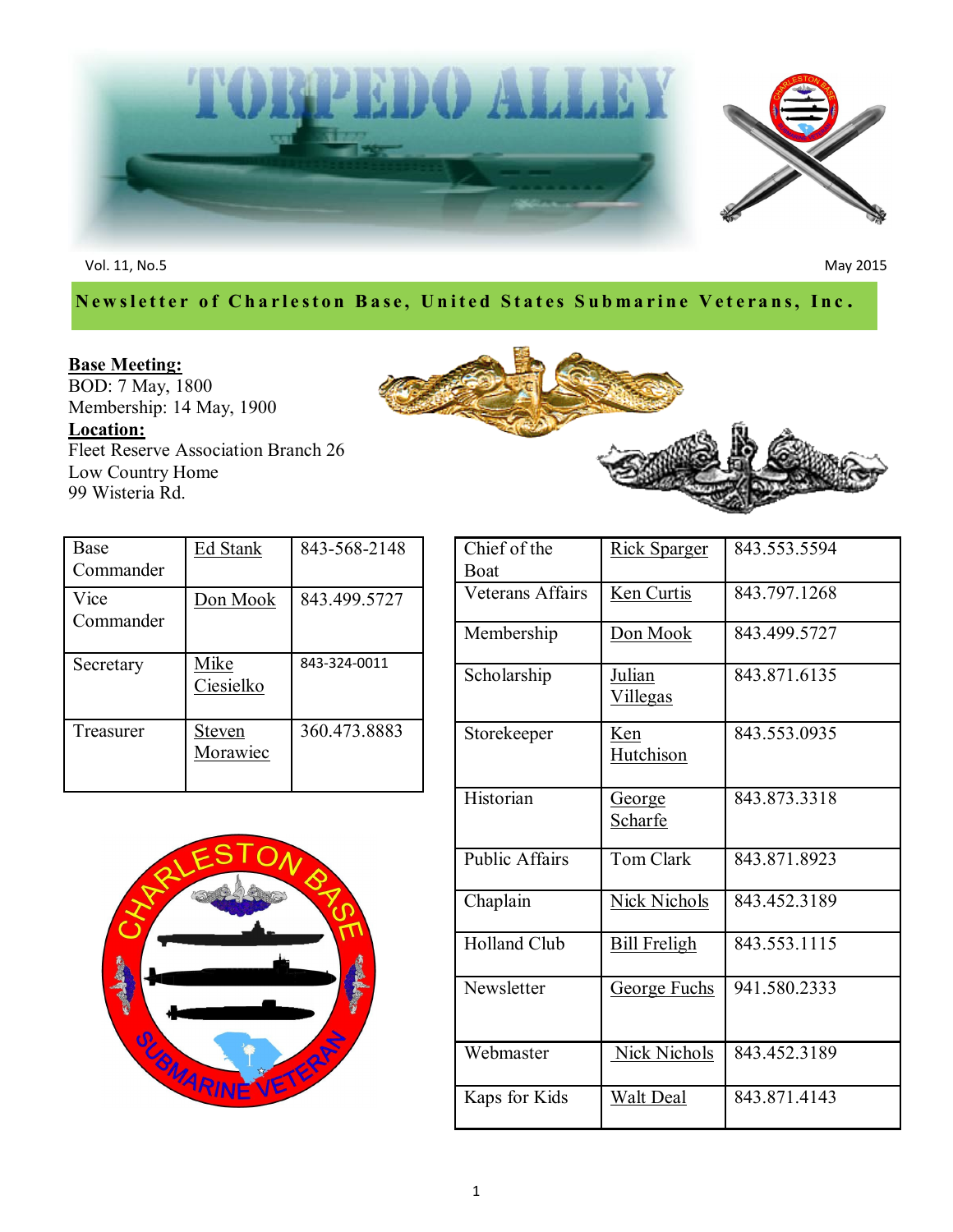#### **Submarines Lost During the Month of May**

#### USS LAGARTO (SS-371) **USS SCORPION (SSN-589)**

USS SQUALUS (SS-192) USS STICKLEBACK (SS-415)

May 3, 1945 -  $2<sup>nd</sup>$  War patrol Lost with All Hands - 86 Souls May 22, 1968 - returning from deployment Lost with All Hands - 99 Souls May 23, 1939 - during test dive 33 survivors - 26 Souls Lost May 30, 1958 - under tow **NO LOSS OF LIFE** 

#### **FOUR Boats and 211 Men Lost**

*Trust in the Lord with all your heart, and do not rely on your own understanding; think about Him in all your ways, and He will guide you on the right paths.* Proverbs 3:5-6

Proverbs 3:5-6 makes this promise: if you acknowledge God's sovereignty over every aspect of your life, He will guide your path. And, as you prayerfully consider the path that God intends for you to take, here are things you should do: You should study His Word and be ever-watchful for His signs. You should associate with fellow believers who will encourage your spiritual growth. You should listen carefully to that inner voice that speaks to you in the quiet moments of your daily devotionals. And you should be patient. Your Heavenly Father may not always reveal Himself as quickly as you would like, but rest assured that God intends to use you in wonderful, unexpected ways. Your challenge is to watch, to listen, to learn . . . and to follow.

--A Prayer for Today--

*Dear Lord, let my plans and hopes be pleasing to you. Let me live according to Your commandments. Direct my pat far from the temptations and distractions of this world. And let me discover Your will and follow it, Father, this day and always. Amen*

#### **USSVI Charleston Base Meeting Minutes**

The attendance for the April 2015 meeting was 111.

**Opening Ceremonies:** The meeting was called to order by Base Commander Ed Stank. A quorum was present and the meeting started at 1901. Following the Pledge of Allegiance, the Invocation and Tolling of the Boats lost in April was given by Base Chaplain Nick Nichols. The USSVI Creed was read by Base Vice-Commander Rick Sparger. Ed welcomed the members and guests to the meeting.

**Changing of the Guard:** Base Commander Ed Stank announced that due to health reasons Don Mook has stepped down as Vice Commander. Rick Sparger was appointed as new vice commander. This left the Chief of the Boat position open that was filled by our ships storekeeper Ken Hutchison. Ken's Storekeeper position was filled by A.J. Tassarotti.

**Holland Club Induction:** Ed Stank introduced Holland Club Chairman Bill Freligh. Bill explained the meaning of

**Chaplain's Corner—God's Guidance and your Path** the Holland Club and read the certificates that would be presented to each of the inductees. With the aid of Ed Stank and base member Charlie Hudson, Bill presented the certificates to Hugh Andrews, David H. Clark, Dennis W. Fuqua, Charles E. Gravley, William E Hall, Edgel C. Hash, Robert Ingebretson, Larry M. Knutson, John P. Meyenburg, Cecil F. Rash, Roy Robertson, Ralph Rohrssen, Lawrence Rosselot, William A. Roup, George Scharf, John Sealander, Richard K. Sparger, Leroy Werley, and David Wood.

> Following the presentations photographs were taken to be posted on the base website [www.ussvicb.org.](http://www.ussvicb.org) The guests were thanked for attending and the asked to leave so that a short business meeting could be held.

After the guest left the meeting continued.

Base Commander: Ed Stank Introduced Paul Viering to present the Distinguished Submariner Award for Charleston Base to our Chief of the Boat turned Vice Commander TMC/SS Rick Sparger

**Introductions:** The following men introduced themselves at the meeting: TMC(SS) Mickey Davidson, Qual Boat USS Tusk SS 426. Mickey is a Holland Club member from the Groton base. MMCM(SS) Robert Williams, Qual Boat USS Threadfin SS 410. CPO FC Terry Chathum HMCS Ojibwa S72. Seth Goodwin (Paul Viering's Nephew) who has volunteered to go in the US Navy and will be in Great Lakes for "A" school then off to Groton for Sub School. His rate will be ET. ETC(SS) John Meyenberg, Qual Boat USS Darter SS 576. FT1(SS) Dennis Dowling, Qual Boat USS Parche SSN 683. STS1(SS) Bill Ramey, Qual Boat USS Parche SSN 683. EN2(SS) Ray Williams, Qual Boat USS Bagara SS 331. TMCM(SS) Lucky Logan USS Pollack SSN 603.

**Secretary:** Base Secretary Mike Ciesielko reported that the corrected March meeting minutes had been published in the newsletter and on the base website. Ronnie Kerstetter made a motion to approve the corrected March meeting minutes as published. The motion was seconded and carried on a voice vote.

**Treasurer/Newsletter:** Base Treasurer Steve Morawiec gave a report on the Charleston Base finances.

**Chaplain and Webmaster:** Base Chaplain and Webmaster Nick Nichols gave the following report: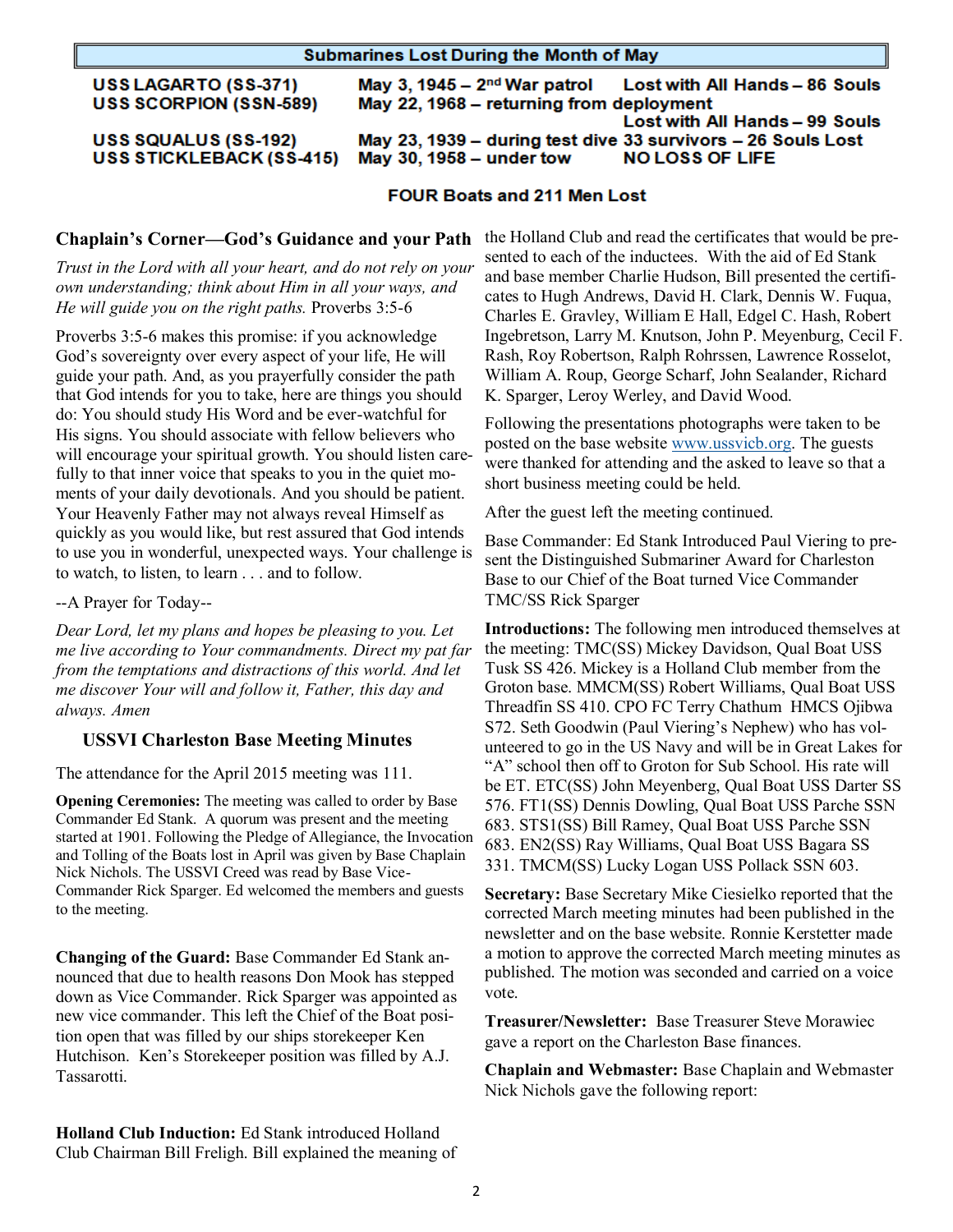# **Chaplain's April Report:**

#### **Highlighted boat of the month:**

**70 years ago yesterday, April 8, 1945,** 84 officers and men lost their lives when **USS SNOOK (SS-279)** was lost near Hainan Island, possibly sunk by a Japanese submarine. Snook ranks 10th in total Japanese tonnage sunk and is tied for 9th in the number of ships sunk.

 **MSCM(SS) Dutch Wieland departed on Eternal Patrol March 23rd .** His memorial service was held on March 28<sup>th</sup> with several of our base members attending.

- **MMCM(SS) Glenn Fleming departed on Eternal**  Patrol March 30<sup>th</sup>. His funeral service was held on April 4<sup>th</sup> with several of our base members attending.
- **ICCS(SS) Mike Mulkey departed on Eternal Patrol**  March 25<sup>th</sup>. He was not a member of Charleston Base. His memorial service was held on March 30<sup>th</sup>.
- **SKCM(SS) Dom Bellon departed on Eternal Patrol**  March 31<sup>st</sup>. He was not a member of Charleston Base. His funeral mass was held on April  $7<sup>th</sup>$ .
- **Lynn Cousino, Mike's wife,** has been diagnosed with liver cancer and has been undergoing chemo since last September. She has hit a plateau so her treatments have to change to something more aggressive. She is keeping a very positive attitude through everything that is happening.
- **David Sarri** was in MUSC last month with pneumonia. He is home and doing much better.
- **Bob Turner** had rotator cuff surgery but I have not heard how he is doing.
- **Mike Knaub's** ankle is not doing well. He had to go to the ER with a blood sugar lever of 500.
- **David Knaub, Mike's** son, is back in the hospital. If you remember he had a double-lung transplant.
- **Richard Cox** who was at the March meeting had knee surgery on Tuesday and is having a rough time with rehab.
- **Abe Jenkins** would like to see some visitors. Mike Emerson, Theron Irving and Roger Gibson visited him 2 days in a row…first visit he was good but the second day was not so good.

**Benjamin Neufeld** was born on April 2<sup>nd</sup>. He was 7 lbs, 9 oz. Parents are Wayne & Erica Neufeld.

**I have not heard much from anyone about the SCP but want you to know that we still need to be checking on our shipmates.** As a refresher the SCP (Shipmate Contact Program) is a program to make contacts with our base members each month. I'm asking you to:

• Take a look at the Sailing List and contact at least 4

shipmates during this coming month (1 per week).

- Contact can be by email but phone is preferred
- Contact someone outside your table of friends; someone you don't see at the meeting.

Make no reports unless you feel there's something I need to know about.

Several follow-ups were made on those who've had surgery or illnesses in the last couple of months along with the base sending additional cards.

If you know of shipmates or spouses from other bases who are having a difficult time, had surgery, etc. and would like for USSVI Charleston Base to send them a card please send their name and address to the Chaplain via email or phone call.

**Storekeeper/Election Coordinator:** Base Storekeeper Ken Hutchison reported as Election Coordinator he reported he has two nominations for Base Commander and Treasurer. Both are running unopposed. Rick Wise has been nominated as Base Commander and Mike Welch for Base Treasurer. Ken pointed out that A.J. Tassarotti is replacing Ken as the Ships Storekeeper.

**FRA:** The Red Ticket Drawing was won by George Scharf. Two Steak Dinners.

**CRAMA:** Director of Restoration and Maintenance Butch Bryar announced that a meeting took place today 9 April with SC State Representative Joe Daning concerning the preservation of the Clamagore. The three points discussed were Mr. Daning finding land for the Clamagore; second a meeting with Mr Daning and Mayor Keith Sumney talking about a guaranteed spot for it; and third Joe Daning talking to the finance director of the state to allocate a million dollars to aid in this whole process. Butch stated that the boat is not going anywhere! He will keep us informed.

**Nuclear Historian:** Rick Carlson made the following report:

Have you heard about the new Homeless Shelter here in Charleston?

It's called "ONE EIGHTY PLACE". It's a pretty tricky name for Homeless Veterans. To make the Vets feel at home, the place is just like we started our military careers…..It is a large "Open Bay Barracks", only they don't have any lockers. After thinking about who could have designed this place….. I finally figured it out…… CIVIL ENGINEERS!

One of our Nuclear trained members had a desire to go cross country on a train. He purchased his ticket for a sleeper room. This turned into a memorable vacation and a short but beautiful love story……

A man and women who had never met before, but who were both married to other people, found themselves assigned to the same sleeping room on a Transcontinental Train.

Though initially embarrassed and uneasy over sharing a room,

3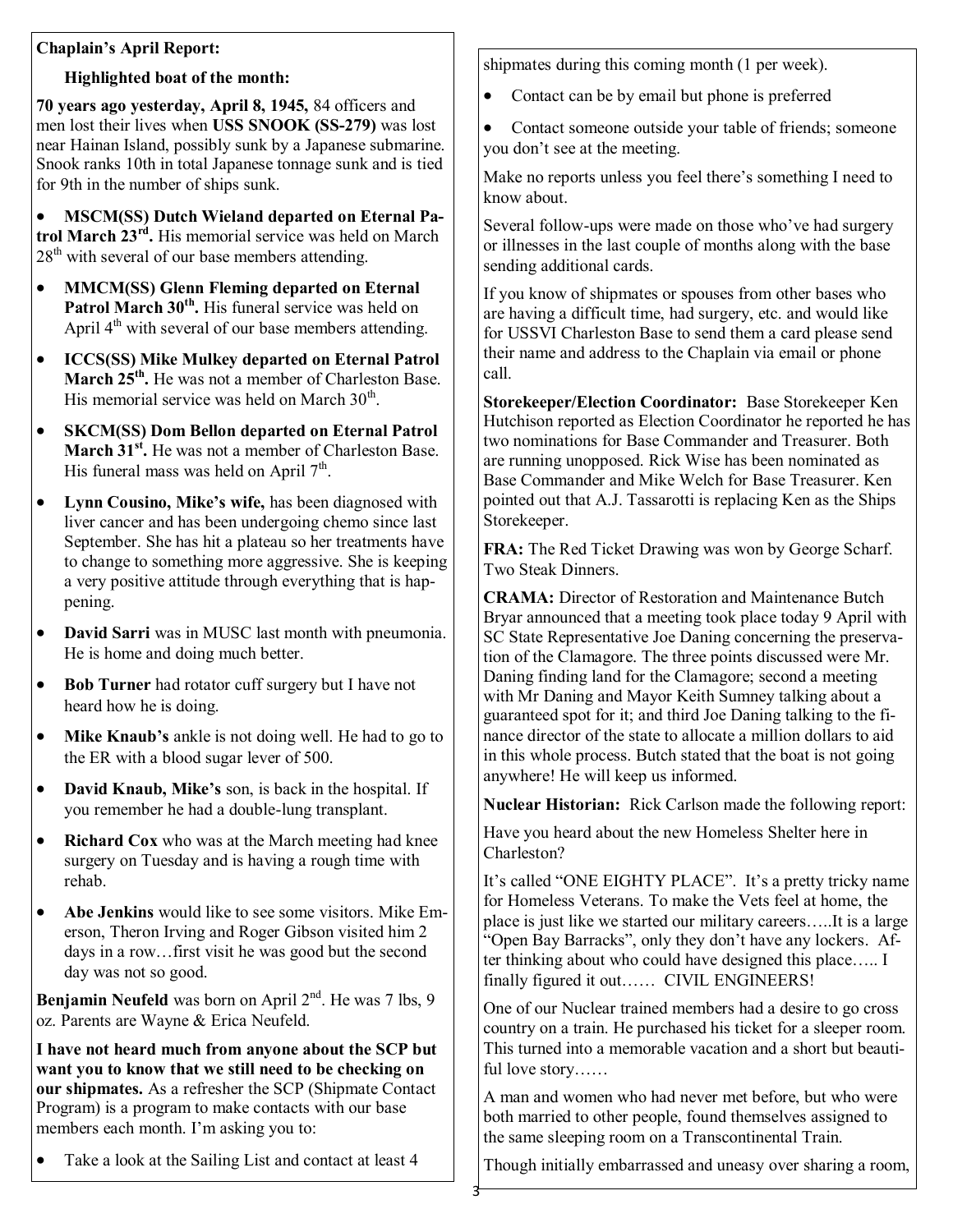they were both very tired and fell asleep quickly, He in the upper berth and she in the lower.

At 0100, the man leaned down and gently woke the woman saying, Ma'am, I'm sorry to bother you, but would you be willing to reach into the closet to get me a second blanket? I'm awfully cold.

"I have a better idea", she replied. Just for tonight, let's pretend that we're married. "Wow that's a great idea!" he exclaimed. "Good," she replied. "Get your own blanket". After a moment he farted.

**Little David:** Base Member Rick Wise, reported that a working party of six members will be needed on the  $17<sup>th</sup>$  and  $18<sup>th</sup>$  of April or the 24<sup>th</sup> and 25<sup>th</sup>. There are boards that need to be replaced and painted.

**Chief of the Boat:** Rick Sparger stated that the small podium is missing.

He wanted to let everyone know that from now on we need at least 3 people to fold flags at the funeral ceremonies. If you would like to be a Flag Folder at funerals see Mike Emerson after the meeting.

The WWII Meeting on the  $16<sup>th</sup>$  of April is at 1400.

Terry Chathum from the Canadian Submarine Veterans got up to thank us for all our Hospitality.

**Base Commander:** Reported that the Hog roast is Saturday 11 April 1400. A good time will be had by all.

Friday is the Submarine Birthday Ball at the Charleston Marriot we still have two tickets.

The Amberjack memorial ceremony is Saturday April 11 at 1000

**Old Business:** We are returning to participating in parades using the old float trailer. After we replace one tire the float will be towed in local parades with speed limits on towing to and from events.

**New Business:** None.

**Good of the Order:** The Base Commander of the Kings Bay Chapter Sean Ferrell announced that there will be a WWII tolling of the Bell ceremony the first Friday of November. They pay all expenses with exception of lodging and transportation. Details to follow.

**Depth Charge:** The depth charge was won by Bob Langley who contributed \$100.00 to the Scholarship Fund.

**Meeting Adjourned:** Following the benediction by Base Chaplain Nick Nichols, the Base Vice-Commander adjourned the meeting at 2017.

#### **The following was received from our COB, Rick Sparger. It was received by the COB from Jimmy Kimbrell.**  NORFOLK, Va (NNS) --

The submarine force was born April 11, 1900 when the U.S. Navy bought the submersible Holland VI from John Holland.

Since that historic day, undersea war fighters and submarines have used fortitude and creativity to sustain their superiority beneath the sea and develop the force into the indispensable asset that patrols world-wide today.

As submariners celebrate their birthday around the world this month, they will honor the heroes on eternal patrol and those who have served past and present.

Rear Adm. Frank Caldwell, commander, Submarine Force U.S. Pacific Fleet, understands the value of submariners. "For 112 years, the broad military advantages created by undersea concealment have resulted in a wide range of undersea platforms and missions that have enhanced our national security," said Rear Adm. Caldwell. "Throughout history, what has remained constant is the bold character of submariners."

Throughout the last 11 decades, submariners have advanced through four generations. The first generation produced fleet boats with the speed, endurance, weapons and payload that would make the submarine a war fighting platform. The second generation, defined by World War II heroes, made a decisive difference in the war and dominated the seas which set high standards of performance. The third generation of undersea warfare during the Cold War was defined by the advent of nuclear power - in weapons and propulsion. This advanced technology prevented a nuclear world war and secured the nation's interests.

The current generation of submariners, Generation IV, is being defined by the increase of long-range precision sensors and weapons. Today's submariners stay ahead of these threats and work hard to preserve their superiority in the undersea environment with the help of the "Design for Undersea Warfare" a guiding document which articulates how undersea warfighters provide "Ready Forces, Effective Employment, and Future Forces."

Vice Adm. John M. Richardson, commander, Submarine Forces, recognizes the hard, outstanding work of submariners and their families.

"I am incredibly proud of each and every member of the undersea warfare team, including our families who sacrifice along with us," said Vice Adm. Richardson. "Just as earlier generations did before us, we fourth generation undersea warriors will be ready to surge to any crisis - first to arrive and last to leave. Let it always be a comforting reassurance to our friends and the worst nightmare for our enemies to know that the U.S. Submarine Force is on the job."

Today's submarine force consists of 53 attack, 14 ballisticmissile and four guided-missile submarines that enable the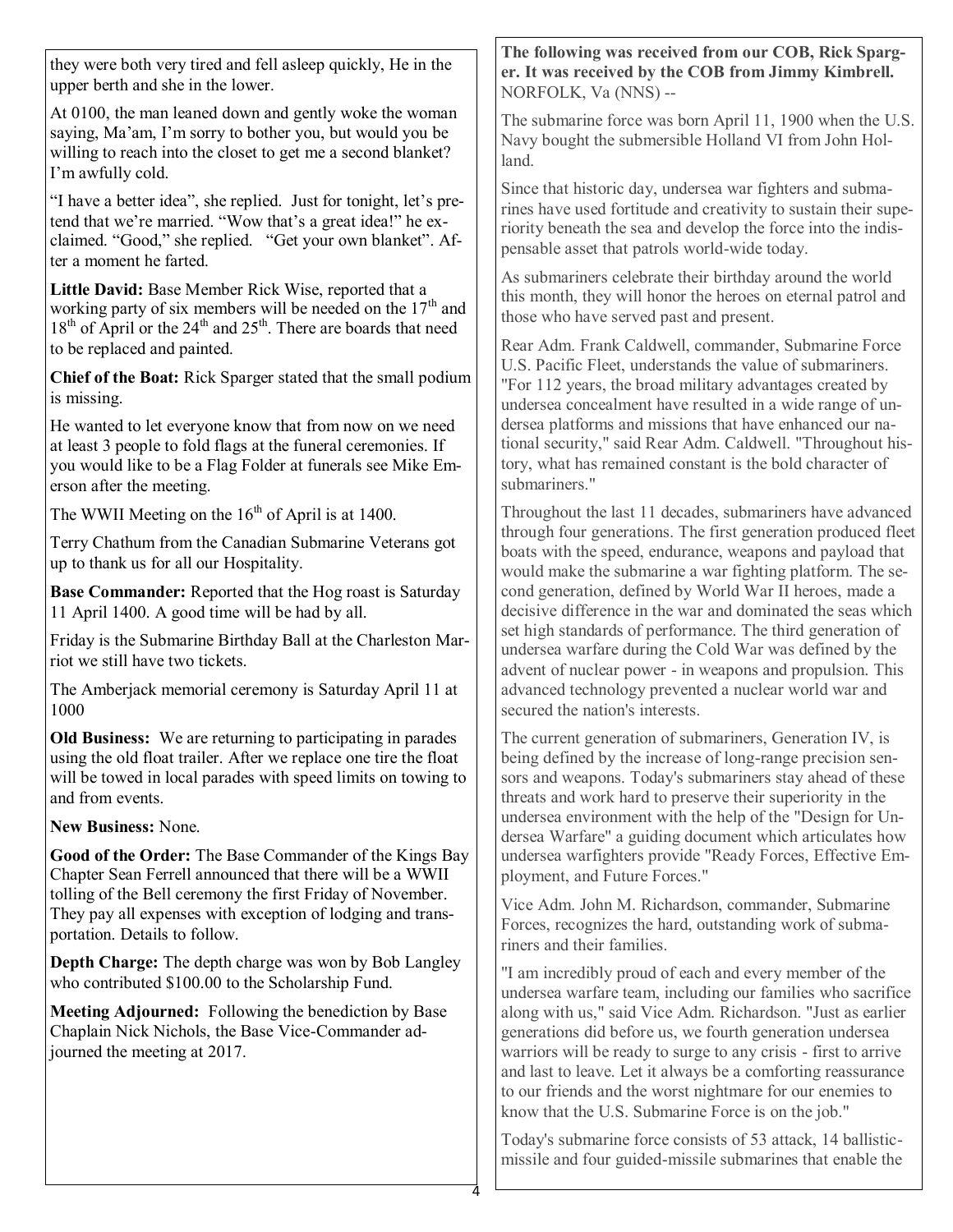Navy and the nation to win wars, deter wars, defeat terrorists, and ease disasters.

Happy birthday U.S. Submarine Force and congratulations on 112 years of rich success running silent through history and running deep into the future. Rick

# **Upcoming Events for May 2015**

**Friday, May 1st,** Little David Working Party, 0900, to replace boards and pressure wash.

**Saturday, May 2nd,** Little David Working party, 1000, to paint Little David.

**Thursday, May 14th,** Charleston Base monthly meeting, with **BASE ELECTIONS**, at the FRA, 99 Wisteria Road, Goose Creek. Kitchen opens at 1700. Social hour starts at 1800. Meeting starts at 1900.

Saturday, May 16<sup>th</sup>, First annual SubVets/ FRA picnic to be held at Cooper River Partners picnic grounds. Lots to eat and drink. Picnic flyer with all details forthcoming.

**Tuesday, May 19th ,** Victory House Veterans Home visit. Meet at VFW on Bellwright Road at 1000. Will return about 1300.

**Monday, May 25th ,** Memorial Day celebration. We will be announcing a Memorial Day program and event in Summerville when more details are available.

**VA Surviving Spouse Website**

**This is something that might be of interest. All of our shipmates should know about this IN ADVANCE of needing it. I know it isn't something that most like to talk/ think about, but, we all will go there. Ken**

The following was received from our VA Officer Ken Curtis; good planning points to consider

The Department of Veteran Affairs has created a new Internet website for surviving spouses and dependents of military personnel who died on active duty and for survivors and dependents of veterans who died after leaving the service. The site is organized into two broad categories-death in service and death after service. It provides visitors with information and about a wide range of benefits for surviving spouse, dependent children, and dependent parents of diseased veterans and active duty personnel. The site also has information from, and links to, other federal agencies and organizations that offer benefits and services to survivors and dependents.

Several options also apply to surviving retirees participating in the Survivor Benefit Plan (SBP), where the spouse is lost through death, divorce or annulment, and the retiree later remarries. Unless the former spouse coverage elected as part of the divorce, retirees who remarry have two choices. They

can: Resume the prior level of coverage; Elect not to resume spouse SBP coverage, (this election is irrevocable), this election will not affect child coverage; or if the original election was for reduced coverage, the retiree may request the base amount be increased. There is also a link to frequently asked questions, and answer most questions. For more specific questions the site tells how to contact the VA directly.

The new website can be found at [http://www.vba.va.gov/](http://www.vba.va.gov/survivors) [survivors.](http://www.vba.va.gov/survivors)

Some of the topics found on this page include:

Dependency and Indemnity Compensation

Parents' Dependency and Indemnity Compensation

Survivors Pension

Home Loans

Dependents' Educational Assistance Program

Educational and Vocational Counseling

Beneficiary Financial Counseling

Civil Service Preference

Commissary and Exchange Privileges

Children of Vietnam Veterans with Certain Birth Defects

Fiduciary Services

# **FRA Discusses Retirement Commission's Final Report with Rep. Jones (N.C.)**

FRA DLP John Davis was a guest on cable TV talk show "Washington Watch." The show is hosted by Rep. Walter Jones, who invited Davis to discuss the final recommendations of the Military Compensation and Retirement Modernization (MCRMC). Davis expressed disappointment that none of the MCRMC commissioners were senior enlisted personnel. Davis thanked the commission staff for numerous meetings with FRA staff to allow FRA to provide input as the commission made its decisions regarding changes to pay and benefits. The commission recently released its final report, which includes 15 recommendations. The primary focus of discussion on the show were recommendations that substantially reduce benefits for future 20-year career retirees in order to help pay for benefits for those who serve less than 20 years, and recommendations to abolish TRICARE for current and future retirees under age 65, replacing it with a program provided by commercial insurers that would shift a substantial part of the cost to retirees.

Rep. Walter Jones (N.C.) is an honorary FRA member and 2003 Pinnacle Award (FRA's award for legislator of the year) winner. Washington Watch airs on a dozen local North Carolina cable TV stations and can be seen at: [https://](http://cqrcengage.com/fra/app/thru?ep=AAAAC2Flc0NpcGhlcjAx_1z-h5U6S-1NanhIEyh_NvToO5Z568iWyS6ir4co1Sc3fT7F4tut079aREcHdbpWFdDQejbXQNKDC1DPS2Il3_5UgyFRlEM7HXxKG8BQ77XmRc90zWYfrHtIKPYv-7ijqIjC-UKmJRtgXZ4cSuFVCcYrmH1_wBj47yhBbEB1eBqEsFwkAdqpYSLPavhsqLcE&lp=0) [www.youtube.com/watch?v=9oqMb1](http://cqrcengage.com/fra/app/thru?ep=AAAAC2Flc0NpcGhlcjAx_1z-h5U6S-1NanhIEyh_NvToO5Z568iWyS6ir4co1Sc3fT7F4tut079aREcHdbpWFdDQejbXQNKDC1DPS2Il3_5UgyFRlEM7HXxKG8BQ77XmRc90zWYfrHtIKPYv-7ijqIjC-UKmJRtgXZ4cSuFVCcYrmH1_wBj47yhBbEB1eBqEsFwkAdqpYSLPavhsqLcE&lp=0)- [2H7Y&feature=youtube.](http://cqrcengage.com/fra/app/thru?ep=AAAAC2Flc0NpcGhlcjAx_1z-h5U6S-1NanhIEyh_NvToO5Z568iWyS6ir4co1Sc3fT7F4tut079aREcHdbpWFdDQejbXQNKDC1DPS2Il3_5UgyFRlEM7HXxKG8BQ77XmRc90zWYfrHtIKPYv-7ijqIjC-UKmJRtgXZ4cSuFVCcYrmH1_wBj47yhBbEB1eBqEsFwkAdqpYSLPavhsqLcE&lp=0)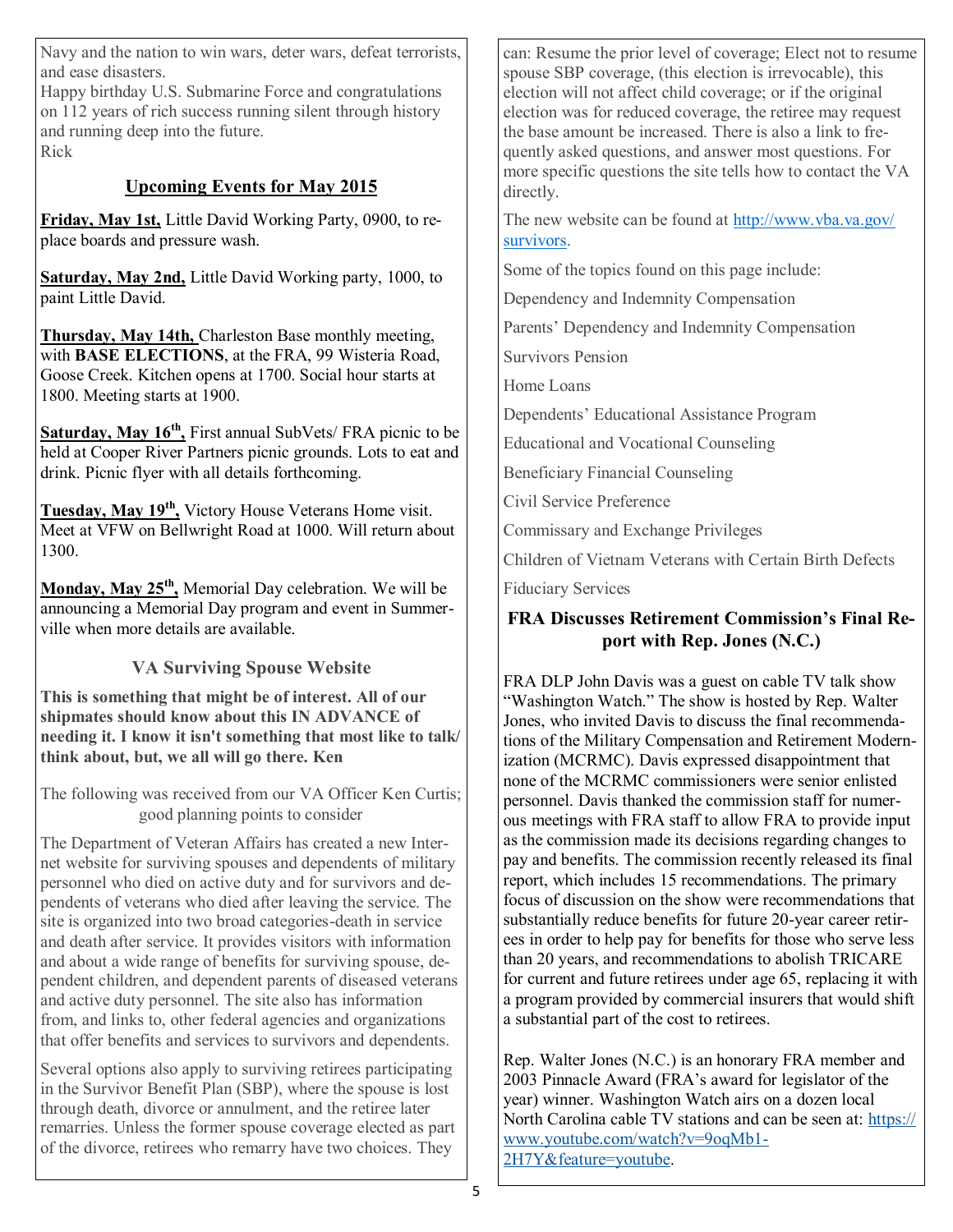and on behalf of each Korean War veteran. Identifying those veterans who wish to receive the Peace Medal is therefore the first step.

This is precisely where the Museum needs your help. Please contact Korean War veterans in your Post and inquire whether they have received the Peace Medal and, if not, whether they wish to receive said Medal. Then forward us their  $3$ . names and contact numbers, **no later than 1 June 2015**, so my staff can begin putting together application packets.

If you have any questions, please contact me at your earliest convenience. Also note the Museum will support any Korean War veteran wishing to receive the Peace Medal, regardless of interest level in holding a ceremony thereto. Thanks in advance for your assistance.

Sincerely,

Entere & Sturgio De.

Ewell G. Sturgis Director / Curator SC Military Museum 1 National Guard Road Columbia, SC 29201 803-299-4440 sturgiseg@tag.scmd.state.sc.us

#### **Embassy of the Republic of South Korea**

If you served, you may be eligible for the Korean Ambassador for Peace Medal. The medal is an expression of appreciation from the South Korean government to US service men and women who served in the Korean conflict.

To be eligible, the veterans must have served in country during the Korean War from June 25, 1950 to July 27, 1953. It is also available for the veterans who have participated in UN peacekeeping operations until the end of 1955. If a veteran was a Navy service member and had served aboard a naval vessel, then he or she is eligible if the naval vessel was assigned into Korean waters during the 1950 to 1953 time frame. You can find this information in the Veteran's Certificate of Release or Discharge from Active Duty, DD 214.

Please note that both men and women are eligible for this medal. The military had support positions such as nurses, clerical and administrative, and other positions that were predominantly held by women service members.

#### **Criteria:**

1. The Korean Ambassador for Peace Medal may be awarded posthumously. The next of kin, such as the spouse or descendants, may receive the Korean Ambassador for Peace Medal on behalf of a deceased Veteran. However, please understand that the highest priority for presenting the medal is given to veterans who are currently surviv-

ing. The next of kin, such as the spouse or descendants may apply for the medal on behalf of a deceased veteran

2.To establish eligibility, you need a copy of the Veteran's Certificate of Release or Discharge from Active Duty, DD 214. The DD 214 need not be certified or notarized, but it should be legible.

**3.** Lastly, there are no costs or fees to the family or to the veteran. There are no legal agreements that need to be met, nor any documents to be signed. This is an appreciation in the form of the Korean Ambassador for Peace Medal from the Republic of South Korea for the sacrifices, service and friendship of our American service men and women who served in the Korean War.

#### **USWN Briefs of Interest The Navy Is Designing A Drone That Flies And Swims** *Carl Engelking, Discover, Apr 2*

*The United States Navy is incredibly interested in developing*  undersea robots and flying robots. So why not find a drone *that can do both?*

That's exactly what the Naval Research Laboratory's Flimmer Program aims to do. Early prototypes of the Flimmer a portmanteau of "flying swimmer" — have successfully been launched from a plane at 1,000 feet, splashed down on the water's surface, then dove underwater reaching speeds of 11 miles per hour. Though the drone's design still needs a lot of tweaking, it could someday be used to hunt enemy submarines from the air and sea.

The biggest hurdle for Flimmer's designers is that water is roughly 1,000 times denser than air. Weight is the enemy of a flying drone, as heavier aircraft require more lift to stay airborne. Underwater craft, on the other hand, are built to be thick and heavy to protect electrical components from crushing under pressure. The Flimmer needs to be light enough to fly, yet strong enough to handle the impact of a splashdown and water pressure.

The latest version of the Flimmer is called the Flying WANDA, for "Wrasse-inspired Agile Near-shore Deformable-fin Automaton." It has fins tucked away at the end of its wings that fold upward to stabilize the craft in the air, while a rear propeller provides the thrust. In the water, the rear fins, and a pair of fins near the front of the body, are used to steer.

In the air, WANDA can reach speeds up to 57 miles per hour, and clock 11 miles per hour underwater.

The Navy envisions using their duck-like drone to provide quick reconnaissance by flying to a location, landing in the water and following an enemy submarine. Engineers will continue to alter the Flimmer's design to improve its airto-sea abilities. However, there's no timeline for when the Flimmer will be deployed in enemy waters.

#### **Nuclear Submarines: America's New Aircraft Carriers?** *Dave Majumdar, The National Interest, Apr 7*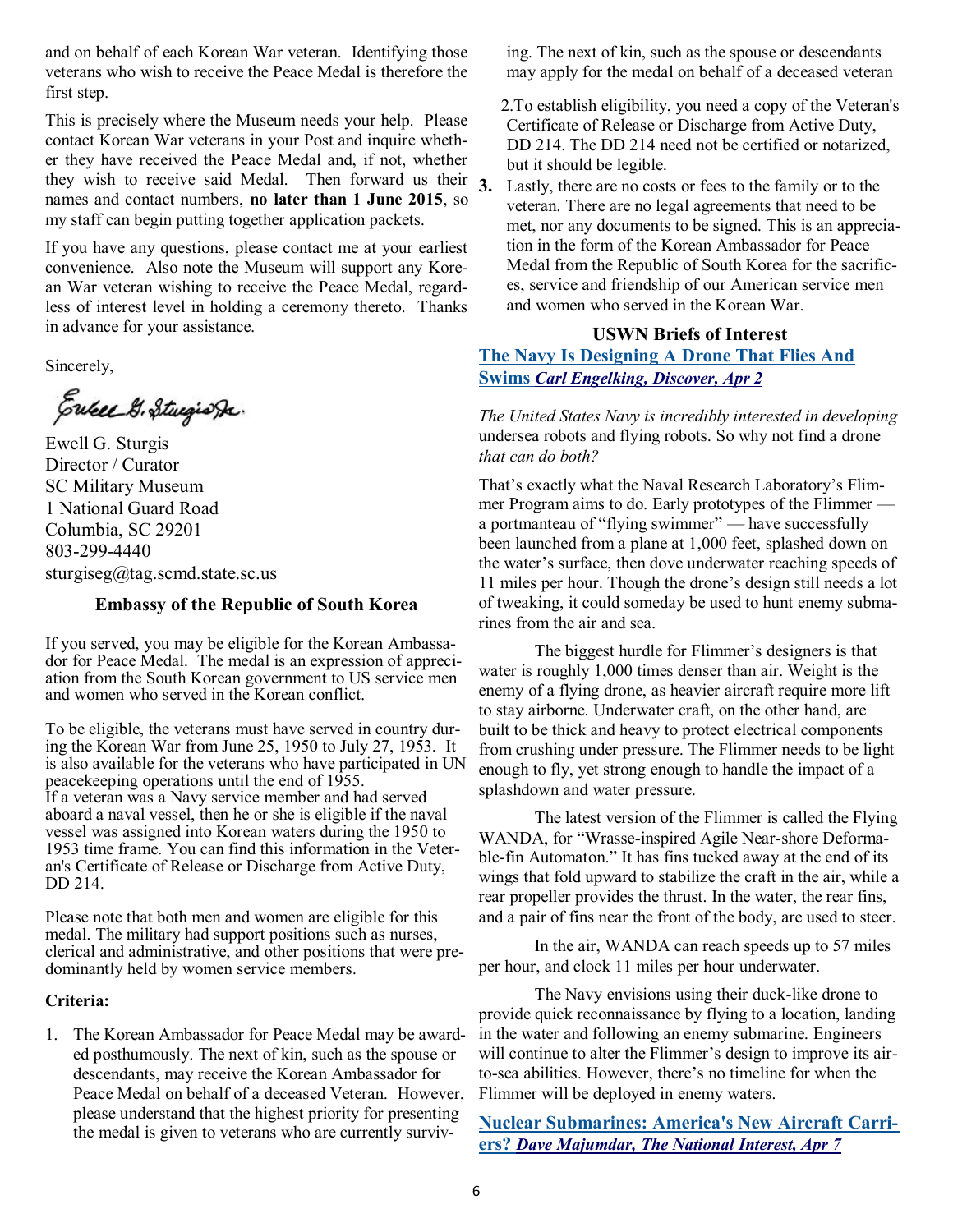## **DHA Wants Beneficiaries to Protect their Privacy**

The Defense Health Agency (DHA) wants to remind beneficiaries that it will never call them and ask for personal information, and that if a beneficiary receives this type of call, it is fraud. Beneficiaries should remain vigilant in protecting their personal information from people looking to use it for fraudulent reasons. Beneficiaries should never give out personal information, such as their social security number, to anyone over the phone.

In more sophisticated telephone scams, the caller may have specific information that makes the call seem official. This information may include the beneficiary's address, phone number or doctor's name. The caller is hoping this will convince the beneficiary he or she is calling from a legitimate vendor and that the beneficiary will divulge his or her social security number and additional personal information.

If you receive a call like this, DO NOT reveal any personally identifiable information, such as birth date, social security number or banking information. TRICARE never asks beneficiaries for this information when calling for any reason, including an official Department of Defense survey.

The Defense Health Agency (DHA) Program Integrity Office always closely monitors possible fraud against beneficiaries. If you receive a call of this nature, please do not provide your information, and contact the DHA Program Integrity Office immediately. For more information, go to:[www.tricare.mil/](http://cqrcengage.com/fra/app/thru?ep=AAAAC2Flc0NpcGhlcjAxGH4POz7KoitNILQIdM8KCUVXCE4wH4h7ixAqS0jns8EiGrw7A5BclRQBRBpM6dayOBZVI5l-8SRcHSU2sQYy_0ZR7svcT_1sMvSruyRtfnTgfX9aLaHGhD1SIrII7K06fi8PVMtNOSgQ7au0TZ4WYXoVDZKNwPMIrgf5jOCGZHcjpGRa9xEK5w6xhK3sFnfe&lp=0) [ContactUs/ReportFraudAbuse.aspx.](http://cqrcengage.com/fra/app/thru?ep=AAAAC2Flc0NpcGhlcjAxGH4POz7KoitNILQIdM8KCUVXCE4wH4h7ixAqS0jns8EiGrw7A5BclRQBRBpM6dayOBZVI5l-8SRcHSU2sQYy_0ZR7svcT_1sMvSruyRtfnTgfX9aLaHGhD1SIrII7K06fi8PVMtNOSgQ7au0TZ4WYXoVDZKNwPMIrgf5jOCGZHcjpGRa9xEK5w6xhK3sFnfe&lp=0)

# **TRICARE Revises Compound Drug Coverage**

As first reported in the July 12, 2013 issue of NewsBytes, TRICARE announced that compound prescriptions including ingredients that are not FDA-approved would no longer be covered. However, starting May 1, 2015, Express Scripts Inc. (ESI), the TRICARE pharmacy contractor, will screen all ingredients in compound drug claims to ensure that they are safe and effective, and covered by TRICARE. This screening process is similar to the one TRICARE already uses for other prescription drugs, but it will now apply to the ingredients in compound drugs.

Compound drugs are a combination of drug ingredients prepared by a pharmacist for a patient's individual needs. TRI-CARE beneficiaries taking a compound drug likely to be impacted by the change will soon receive a letter explaining the new process for screening compound drugs, and what steps they should follow.

Use of compound drugs has increased greatly in recent years. However, there is limited or no evidence that some compound

drug ingredients are safe and effective. If a compound does not pass an initial screen, the pharmacist can replace a nonapproved ingredient with an approved one, or request the doctor write a new prescription. If this is not possible, the doctor may ask ESI to consider other evidence by requesting prior authorization.

The Defense Health Agency (DHA) claims that its highest priority is to provide beneficiaries safe and effective care while being responsible stewards of taxpayer dollars. Many compound drugs will still be covered because they include ingredients proven to be safe, and most beneficiaries will experience no delay in getting their prescriptions. For more information about TRICARE coverage of compound drugs, visit the TRICARE Compound Drugs page at [www.tricare.mil/CompoundDrugs.](http://cqrcengage.com/fra/app/thru?ep=AAAAC2Flc0NpcGhlcjAxYD0rLfcBpxL2iSXrAFQ-34G1i1BMEEB7VMvSWG6On3I5NaoNal1DkTiBRjADOI9fnlRmm7RLQPiT0oTvk5bk72qPF-eV7F_6kpF-tnx26_zPqVn8F2KQF62UbZhyDWXcEppGwOWZD4XlcFr0jU_qig&lp=0)

# **Happy Birthday, Navy CPO!**

This week marks the 122nd birthday of the Navy's Chief Petty Officer rank. On April 1, 1893, the Navy promoted the first sailors to Chief Petty Officer (CPO). The position has evolved into the backbone of the fleet, responsible for keeping the Navy operating. Master Chief Petty Officer of the Navy Mike Stevens released a birthday message thanking the chiefs for their service and their leadership in an ever-changing role in the Navy.

#### **FRA Storms Capitol Hill**

Members of FRA's National Board of Directors (NBOD), many Regional Vice Presidents, and other Association leaders brought the enlisted perspective to Capitol Hill this week as they visited their respective elected officials in Washington, D.C. These shipmates shared the Association's position on priority legislative issues with their senators and representatives, asking them to oppose the administration's call for drastically higher TRICARE Prime fees and co-pays and new enrollment fees for TRICARE Standard and new TRICARE-for-Life (TFL) beneficiaries. They urged Congress not to cut funding for military stateside commissaries and to exclude Defense from mandatory sequestration budget cuts. Additionally, FRA leaders asked lawmakers to take action to reduce the disability claims backlog at the Department of Veterans Affairs (VA) and to extend disability benefits to "Blue Water" Vietnam veterans exposed to the Agent Orange herbicide while serving off the coast of Vietnam. These Shipmates also asked legislators to oppose the Military Compensation and Retirement Modernization Commission (MCRMC) recommendations to drastically shift TRICARE health care costs to current retirees under age 65 and to cut retirement benefits for those future service members that serve 20 or more years. FRA wants to thank the Shipmates that sent nearly 2,500 advocacy messages to Capitol Hill in conjunction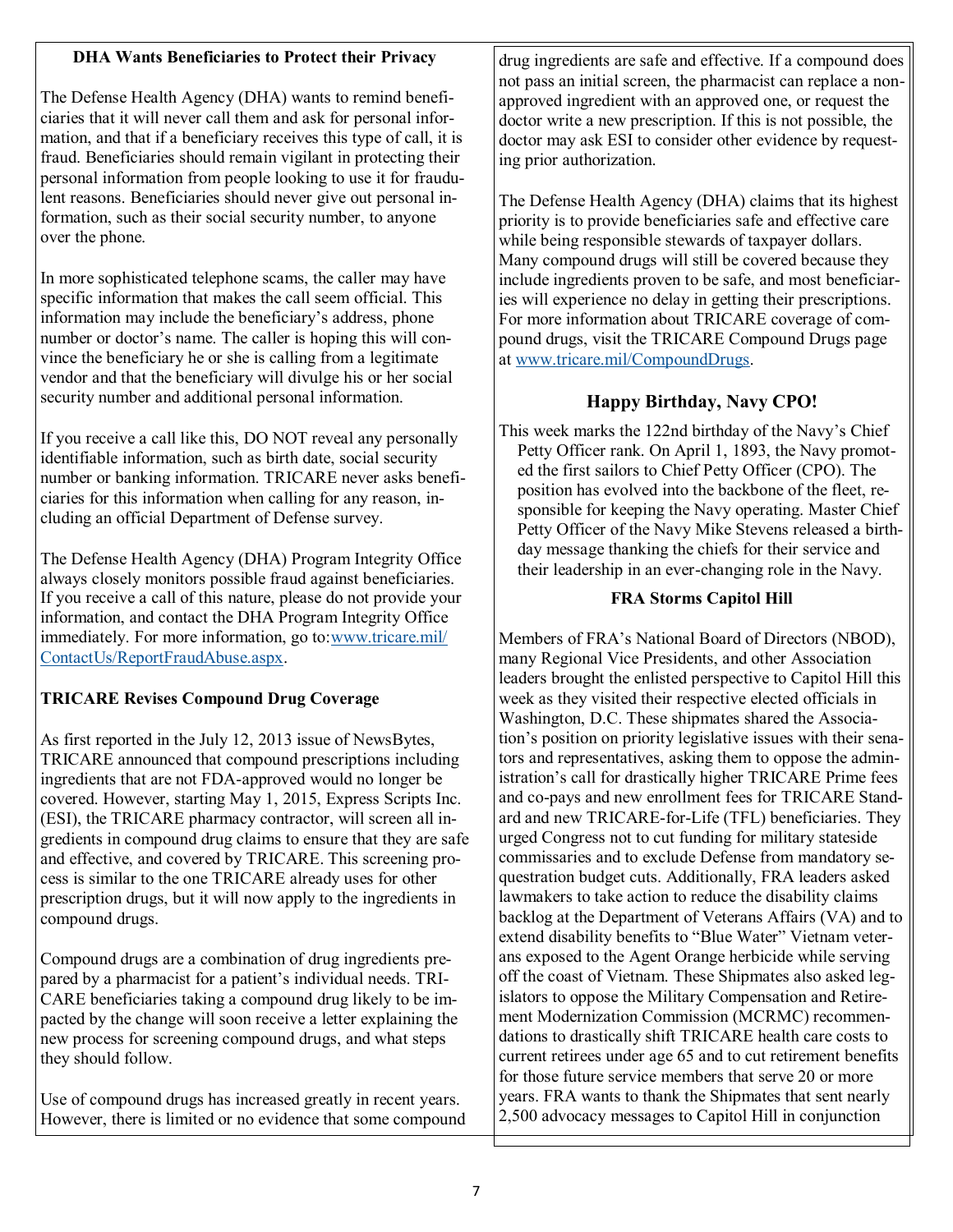with our NBOD storming the Hill.

#### **FRA Honors New Hampshire Senator Kelly Ayotte**

FRA presented its prestigious annual Pinnacle Award to New Hampshire Senator Kelly Ayotte to honor her outstanding leadership in preserving and enhancing the quality of life for military personnel, retirees, veterans and their families. Ayotte, New Hampshire's junior senator, was selected to receive the association's highest honor for her stand against the reduction in cost-of-living adjustments (COLA) of retired pay for military retirees under the age of 62 and for her opposition to TRICARE fee increases. She also strongly supports legislation to exclude the Department of Defense (DoD) budget from sequestration cuts. FRA additionally recognized Ayotte for her advocacy on behalf of all military veterans, including sponsorship of bills such as the Veterans Health Equity Act and the Remembering America's Forgotten Veterans Cemetery Act. The award was presented in a Capitol Hill ceremony hosted by FRA.

#### **Permanent "Doc Fix" Approved**

The Senate approved legislation (HR 2) that will make the so -called "Doc Fix" permanent and sent it to the president to be signed into law. The House had already overwhelmingly approved the bipartisan bill (HR 2) that replaces the current Sustainable Growth Rate (SGR) pricing methodology, which would have mandated a 22 percent cut to reimbursements to doctors who see Medicare/TRICARE patients. These reductions would have caused doctors to leave the Medicare and TRICARE programs and reduce TRICARE/Medicare beneficiaries' access to care. President Barack Obama has indicated he will sign the legislation into law. FRA wants to thank the Shipmates that generated nearly 10,000 (9,985) messages this year urging Congress to make the "doc fix" permanent

.**Shipmates...at the meeting last Thursday I had the privilege of announcing an event that will not happen for most of us at our stage of life. While we may have grand, great grand, or great great grand children born into our family one of our members has had a son born into the family.**

Congratulations to EMC (SS) Wayne & Erica Neufeld.

Benjamin Gerald Louis Neufeld 7lbs 9oz April 2nd 2015



**THAN A WOMAN** 



# **SubVets Wives**

Third Wednesday 20 May. SubVets Wives'; Luncheon is at Logan's Road House in Summerville, Azalea Square

Shopping Center at 1130

# **Received from South Carolina Military Museum 21 April 2015**

#### Dear Post Commander:

The South Carolina Military Museum is considering holding a ceremony in October of 2015 to present the South Korean "Ambassador for Peace Medal" to those Korean War veterans who have not yet received one. Although October is several months away, time is of the essence due to a lengthy application process.

In order to make this process as easy as possible, the Museum is trying to collect individual service records – and any other relevant data – so it may send the applications *en masse*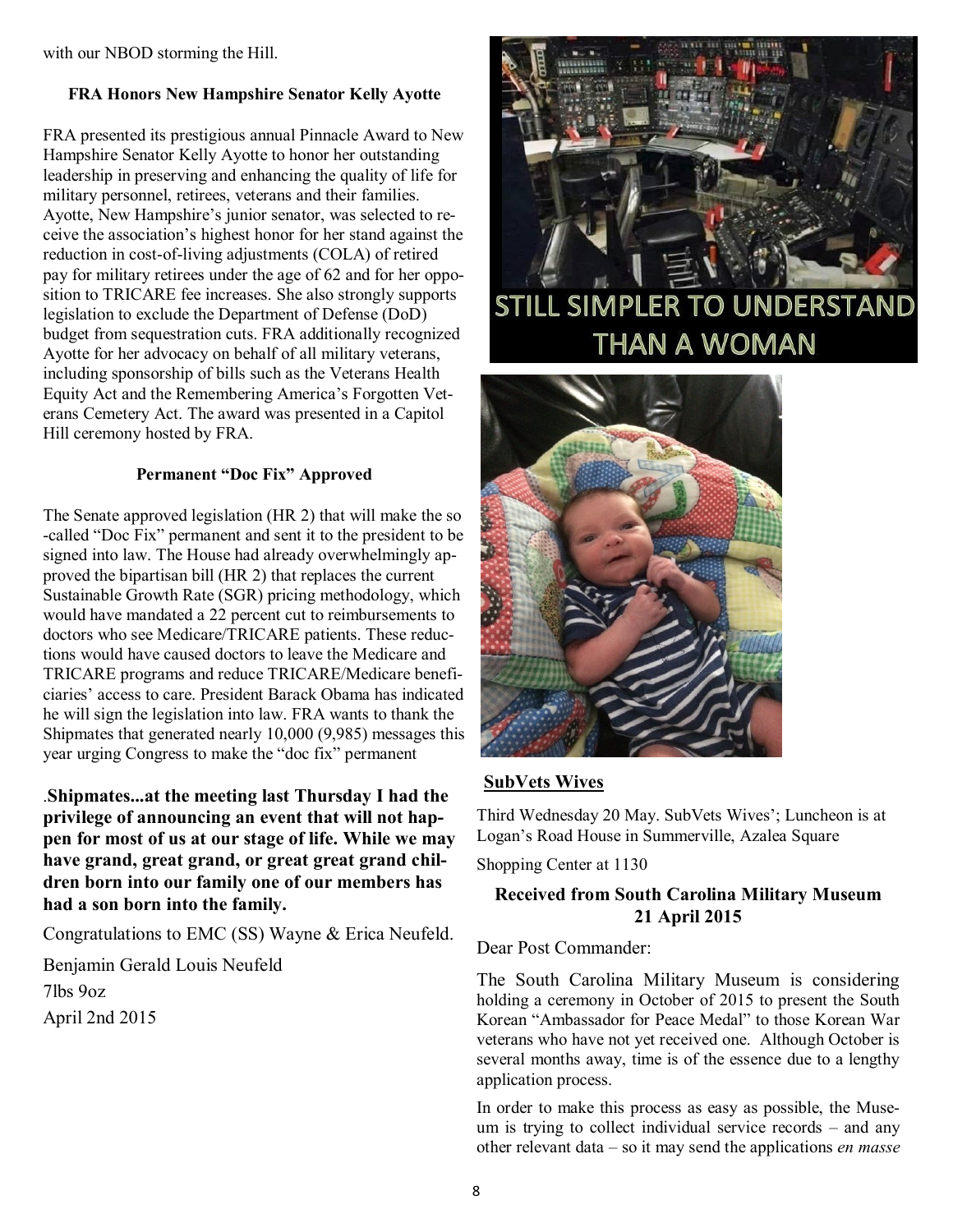#### **Nuclear Submarines: America's New Aircraft Carriers?** *Dave Majumdar, The National Interest, Apr 7*

A new class of nuclear-powered guided missile submarines could be the key to maintaining America's future naval supremacy as new weapons increasingly challenge the dominance of the U.S. Navy's aircraft carriers.

In fact, some analysts have suggested that guided missiles submarines should one day replace the aircraft carrier as the centerpiece of the Navy's warfighting capability.

With the proliferation of precision-guided weapons like anti-ship cruise missiles, anti-ship ballistic missiles and advanced air defense systems—particularly by China—the U.S. Navy's carriers and their embarked air wing are increasingly vulnerable to what the Pentagon calls the anti-access/ area denial (A2/AD) challenge.

Instead of being able to push in close to shore during the initial stages of a major war, the Navy's multi-billion dollar floating airfields and their escorting warships might be forced to maintain station as far as a thousand nautical miles offshore to remain outside the range of enemy attack. Further compounding the problem is the fact that the current carrier air wing does not have the necessary reach or ability to penetrate into ever more capable enemy air defenses. Even the belated introduction of the Lockheed Martin F-35C Joint Strike Fighter around 2019 will not solve that problem.

While a new long-range stealthy unmanned strike aircraft could eventually give the carrier the long-range reach and hitting power it needs, there are those who argue that submarines are far more effective weapons against such high-end threats. Though potential enemies like China can challenge the United States in the air, sea, surface, on land and in space— American forces dominate the undersea realm with near impunity.

―Our submarine advantage gives us the ability to operate inside the A2/AD envelope," said former Navy Captain Jerry Hendrix, a naval analyst at the Center for a New American Security. "They're a very potent weapon that can operate with impunity in an A2/AD environment."

Hendrix argues that the vessels like the first four Ohioclass nuclear-powered submarines that were converted from carrying a payload of 24 Trident II D5 ballistic missiles to a conventional payload of 154 Tomahawk cruise missiles are some of the most potent weapons against an A2/AD threat. ―Those submarines have been noticed by nations that would build A2/AD environments," Hendrix said.

Hendrix makes the case that the vessel's performance during Operation Odyssey Dawn against the regime of nowdeposed Libyan strongman Muammar Gaddafi in 2011 is an indication of just how potent such submarines can be. USS Florida (SSGN-728) almost single-handedly eliminated Libya's air defenses with a barrage of some 90 Tomahawk cruise missiles.

These SSGNs are so capable that Hendrix suggests that the Navy cease building the new Ford-class nuclear-

powered aircraft carriers after the two vessels currently under construction are completed. The Navy could buy numerous SSGNs for the price of a single new aircraft carrier—a new Ford-class carrier costs roughly nearly \$13 billion without factoring in the price of the air wing.

Unlike a carrier, an SSGN would be able to approach an enemy coast before disgorging its payload of missiles striking deep inland with weapons that have a range of more than 1,200 nautical miles to hit targets that might include everything from air defenses, to command and control nodes, to enemy infrastructure. "The point there is that three SSGNs gives you a potential striking power of 462 Tomahawk missiles or Tomahawk follow-ons that would be even more advanced," Hendrix said.

Hendrix said that there is an immediate opportunity to expand the SSGN fleet by converting the last two Ohio-class ballistic missile submarines into cruise missile carriers. Those two vessels are coming up on their mid-life refuelling and overhauls, which gives the Navy the perfect opportunity to convert those submarines to a conventional strike role.

## **U.S. And Vietnam Start Limited Naval Training On 20th Anniversary Of Establishing Diplomatic Relations** *Sam LaGrone , U.S. Naval Institute News, Apr 6*

A U.S. guided missile destroyer and Littoral Combat Ship have arrived in Da Nang to conduct a series of low-level exercises with the Vietnamese People's Navy, the U.S. Navy said on Monday.

The five-day Naval Engagement Activity (NEA) comes as the U.S. and Vietnam mark 20 years of normalized diplomatic relations – which were established in January of 1995.

Sailors from USS Fitzgerald (DDG-62) and USS Fort Worth (LCS-3) will work with their counterparts in noncombatant events as part of the sixth iteration of the bi-lateral NEA.

―Subject-matter expert exchanges will focus on maritime domain awareness, shipboard damage control, submarine rescue, legal symposia, band concerts, community service events and team sports," read a statement.

―A brief at-sea phase will allow ships from both navies to practice the Code for Unplanned Encounters at Sea (CUES) and ship handling."

CUES is a series of non-binding rules-of-the-road to prevent an escalation of tensions between different militaries at sea.

It was signed by several countries last year at the 14th Western Pacific Naval Symposium in Qingdao, China following a December 2013 incident in which a U.S. cruiser almost collided with a Chinese amphibious warship.

The U.S. began the planned NEAs in 2010 following annual port visits of U.S. ships to Da Nang starting in 2004 with a visit from destroyer USS Curtis Wilbur (DDG-54). Last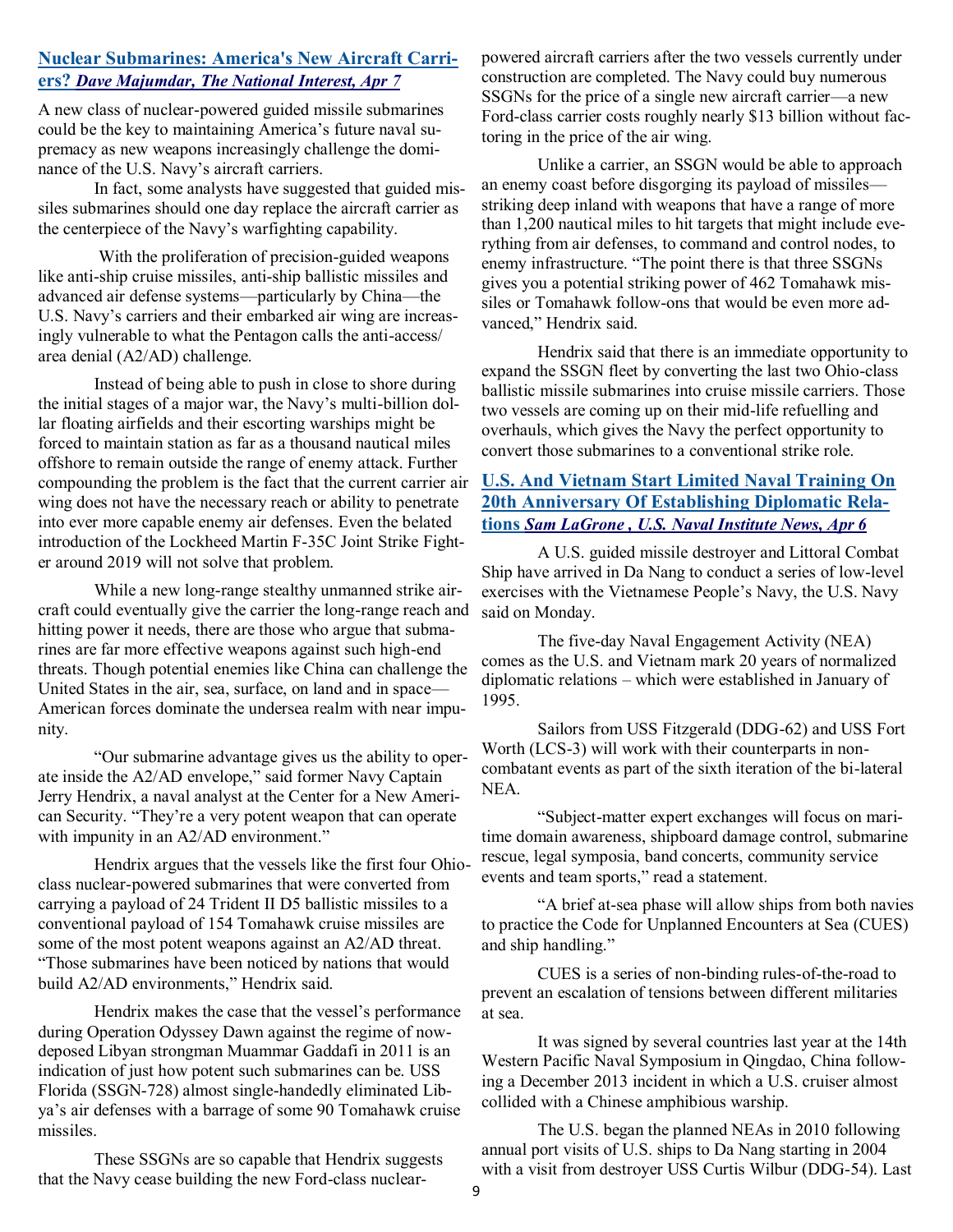year USS John S. McCain (DDG-56) was the U.S. ship for the 2014 NEA.

―Each year, NEA becomes more complex, and last year marked the first time ships from both navies conducted exchanges at sea," read the Navy statement.

Vietnam and the U.S. have cooperated more in the last several years against a backdrop of rising tensions in the South China Sea over mineral and natural resource claims between China and its regional neighbors.

Last May, Hanoi and Beijing were at loggerheads over a Chinese state owned oilrig in Vietnam's exclusive economic zone (EEZ) which resulted in a several at sea incidents between ships of both countries.

U.S. officials are quick to point out they don't take sides in disputes, but the U.S. began moves last year to slacken restrictions on arms sales related to maritime defense to Vietnam.

#### **Tossing Lines: Hats Off To All Submariners** *John Steward, New London Day, Apr 7*

Here in the Submarine Capitol of the World, submarines are who we are. Whether we build them, serve on them or just catch a glimpse of one now and then gliding on the Thames River, subs have always been a part of our lives.

Active and retired Navy personnel and the extended families of Electric Boat shipbuilders fill communities throughout Connecticut and Rhode Island. Newspapers cover submarines returning to the Sub Base in Groton after long deployments.

That is why, when I first laid eyes on an eerie x-ray of the confederate submarine H.L. Hunley on CNN.com, I felt a connection to those skeletons trapped inside because every submariner is one of our own.

The Hunley sank in 1864 after fatally torpedoing the USS Housatonic off the coast of South Carolina. The Hunley was recovered in 2000 and underwent archaeological processing in a lab.

Powered by hand, the heavy sub's seven crank handle positions were painstakingly excavated from the sediment. One by one, each skeleton was exposed at his station. They had never moved.

Time and the ocean stole skin, muscle and tissue but left the skeletons remarkably preserved. Some still wore shoes.

Mainstream media avoided the crew's remains but these men had names. The website for Friends of the Hunley (friendsofthehunley.org) tells their story.

Inside the sub, personal effects, small symbols of humanity, had settled in place as their owners slowly disintegrated – shoes, wood and brass buttons, a tin canteen, a wallet, a wooden pipe for smoking and bits of clothing.

forward conning tower sat the skeleton of Lt. George E. Dixon, the Hunley's commander. He fired the torpedo that sunk the Housatonic, introducing submarines to naval warfare.

Jewelry and an ornate gold watch mingled with his bones. A healed gunshot wound was found in Dixon's left upper thigh. He had become legend for the \$20 gold good luck piece that once deflected the bullet, saving his leg. Dixon carried it that night.

At the first crank were the bones of 20-year old Arnold Becker. His teeth showed signs of childhood illness or occasional malnutrition. His skeleton still held signs of strain from turning the crank shaft.

Still manning the second crank were the remains of a man named Lumpkin, first name undetermined. In his early 40s, he showed past evidence of a broken nose, cheek and foot. He had notches in his teeth where he held his smoking pipe. His sewing kit and pocketknife lay with his bones.

Frank Collins was the tallest skeleton, collapsed at the third crank handle. Collins had "tailor notches" in his teeth from working with metal needles. He apprenticed in his grandfather's cobbler shop.

The bones of J. F. Carlsen, in his early 20s, rested at the fourth crank handle. Carlsen had survived a mutiny, testifying in an 1861 treason trial in Charleston.

Details are sketchy about a man named Miller, manning the fifth position. He was one of the oldest, in his mid-40s. His skeleton spoke of a hard physical life, showing old fractures on his rib, leg and skull. He was a heavy smoker with a touch of arthritis.

At the sixth crank sat James A. Wicks, father of four girls. A heavy tobacco user with light brown hair and blue eyes, seven U.S. Navy buttons mingled with his bones.

Nestled at the seventh crank position was Joseph Ridgaway, just over 30. Scattered among his bones was a slouch hat and pencil. Mysteriously, around his neck hung the dog tag of Connecticut soldier Ezra Chamberlin, who died at the Battle of Morris Island where Ridgaway had also fought.

In 2004 the Hunley crew was buried amid great fanfare in Charleston, S.C., laid to rest as they had died – side by side.

Ted Dubay of East Lyme, submariner and author of "Three Knots to Nowhere" wrote: "All submarines operate on the edge of survivability."

The courage it took to man the hand-cranked Hunley is no different than the courage it takes to man today's sophisticated nuclear submarines. The deep, unforgiving sea hasn't changed. Hats off to all submariners.

In the front of the boat still on station beneath the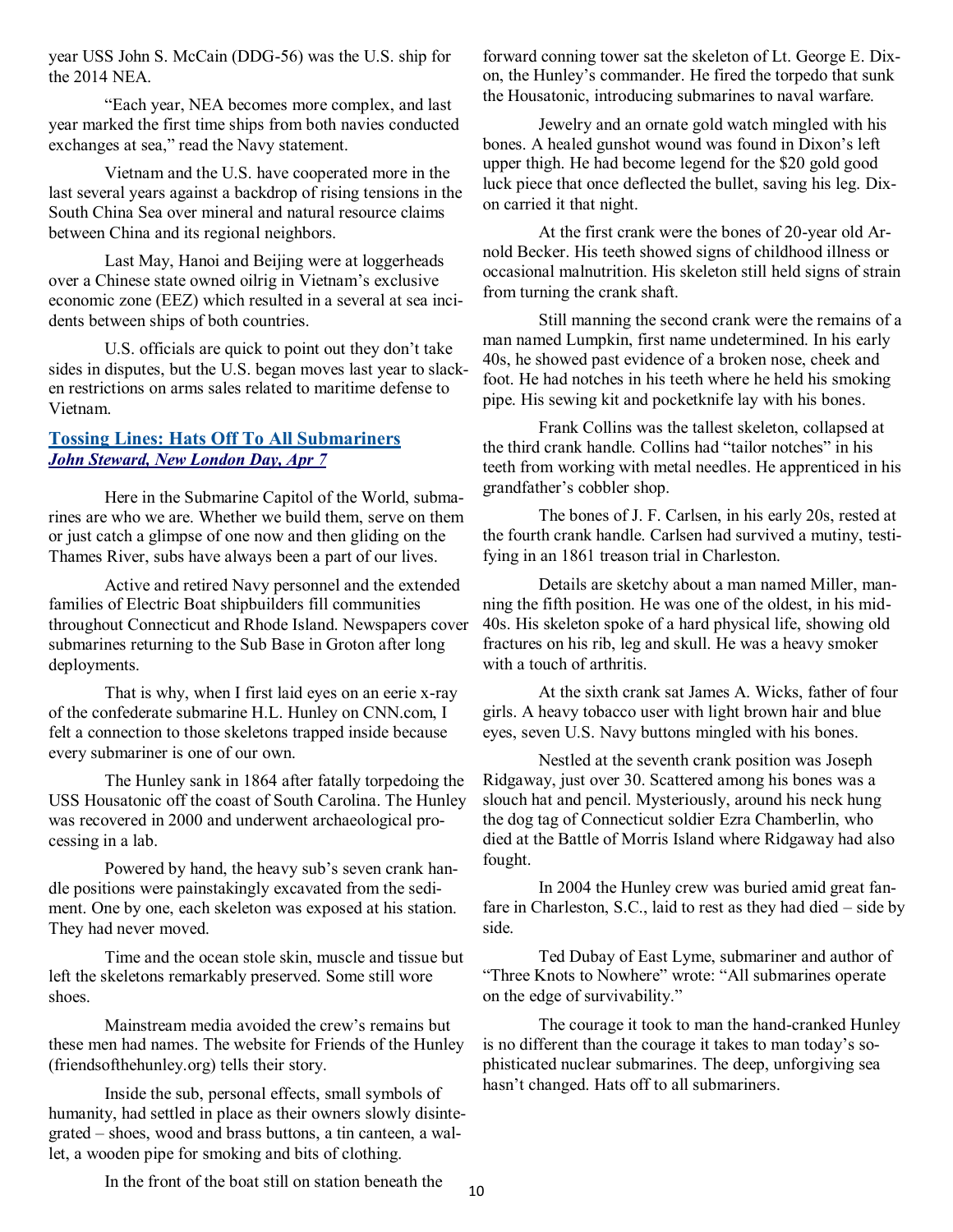## U.K. Conservatives Pledge To Renew Nuclear Subma- said the Conservatives were resorting to "politics of the gut**rine Fleet If Re-elected** *William James, Reuters, Apr 9*

Prime Minister David Cameron's Conservative Party on Thursday promised to renew the country's aging nuclear submarine fleet if it wins a May 7 national election, hoping the issue could prove an electoral problem for their main Labor rivals.

Replacing the vessels carrying the Trident missiles - four Vanguard-class submarines -- is expected to cost 20 billion pounds (\$29.71 billion) with a final decision on the renewal due to be taken in 2016.

―The Conservative manifesto will guarantee that we will build a new fleet of four Successor ballistic missile submarines," Defense Secretary Michael Fallon wrote in the Times newspaper.

Under the current system Britain always has one nuclear submarine on patrol, making the country one of only two nuclear powers within the European Union, with the fleet based at the Faslane naval base near Glasgow, Scotland's biggest city.

Opponents argue replacing Trident could cost up to 100 billion pounds and Britain should consider cheaper alternatives.

The Conservatives have long supported renewing Trident, and since the 2010 election have resisted pressure from their junior coalition partners, the Liberal Democrats, to reduce the number of nuclear submarines.

The main opposition Labor Party reiterated on Thursday it would maintain a continuous-at-sea nuclear presence, although it has mooted the idea that three submarines could fulfill the same role.

With neither Labor nor the Conservatives forecast to win the election outright, Labor's most likely route to power is a deal with the Scottish National Party (SNP) who vocally oppose any renewal of the fleet.

SNP leader Nicola Sturgeon on Wednesday said her party would "never ever, ever" vote for a renewal of the Trident program, potentially complicating post-election government-forming negotiations.

―The main argument is very simple: nobody could have predicted four or five years ago what Russia is now doing in Eastern Europe or the rise of ISIL (Islamic State)," Fallon told BBC radio. "We can't be clear what the threats are that might emerge in the 2030s, the 2040s and the 2050s."

He said Labor could not be trusted to stick to its pledge in negotiations with the SNP, launching a personal attack on its leader Ed Miliband.

Fallon said Miliband's decision in 2010 to challenge his own brother for the Labor leadership showed if he was prepared to betray his sibling then he was "willing to stab the United Kingdom in the back to become prime minister."

Labor's foreign affairs spokesman Douglas Alexander

ter."

―This is not up for negotiation with the SNP or with any other party, I don't see how I can say it more plainly than that," he told BBC radio.

# **[52nd Anniversary Memorial Service Held For USS](file:///C:/Users/george/Desktop/May%202015%20USWN,%20FRA,%20Etc..docx#Underwater#Underwater)  [Thresher](file:///C:/Users/george/Desktop/May%202015%20USWN,%20FRA,%20Etc..docx#Underwater#Underwater)**

# *[Suzanne Laurent, Seacoast Online, Apr 11](file:///C:/Users/george/Desktop/May%202015%20USWN,%20FRA,%20Etc..docx#Underwater#Underwater)*

*U.S. Navy Capt. (Ret.) Joseph Yurso said he still clearly remembers the day USS Thresher SSN 593 was lost at sea***.**

"I was a young naval shipyard watch officer," he told the families and friends of some of the 129 men who perished April 10, 1963.

"We collectively were not prepared to deal with losing" a sub and the whole crew," Yurso said. "There was a chaotic unfolding of events and then the realization of it all was so difficult."

Because some men did not board the ship at the last minute, Yurso said it was a challenge to confirm who was on the submarine.

―Rarely a day goes by that April 10, 1963, leaves my mind," said the former commander of Portsmouth Naval Shipyard.

"All those men did not die in vain," he told the crowd of about 200 gathered for the 52nd anniversary memorial service for USS Thresher inside the auditorium of R.W. Traip Academy. "Immediately all submarines were restricted to onehalf of their test depth and there was a Navy Court of Inquiry and a team of experienced submarine designers was used to reconfigure the Thresher."

From the tragic event, the Submarine Safety Program (SUBSAFE) was established to assure implementation of recommendations resulting from findings of the Thresher Court of Inquiry and Thresher Design Appraisal board.

―Today, we have the strongest and safest submarine force in history," Yurso said. "Arrogance, ignorance and complacency can be the fatal flaws in any system."

Yurso recognized the U.S. Submarine Veterans Thresher Base that has been holding the Thresher memorial service every year since 1989. He said a service was first held in 1963 at Portsmouth Naval Shipyard. It was reinstated 19 years later and services were held in 1982, 1983 and 1984.

"Holding these services must continue forever," Yurso said.

Capt. William Green, commander of Portsmouth Naval Shipyard, gave opening remarks and said he is the first commander who was not born yet when the Thresher was lost.

"But the memory of the Thresher will not fade," he said. "And, our SUBSAFE program is a benchmark across the world. The Portsmouth Naval Shipyard is a well-earned center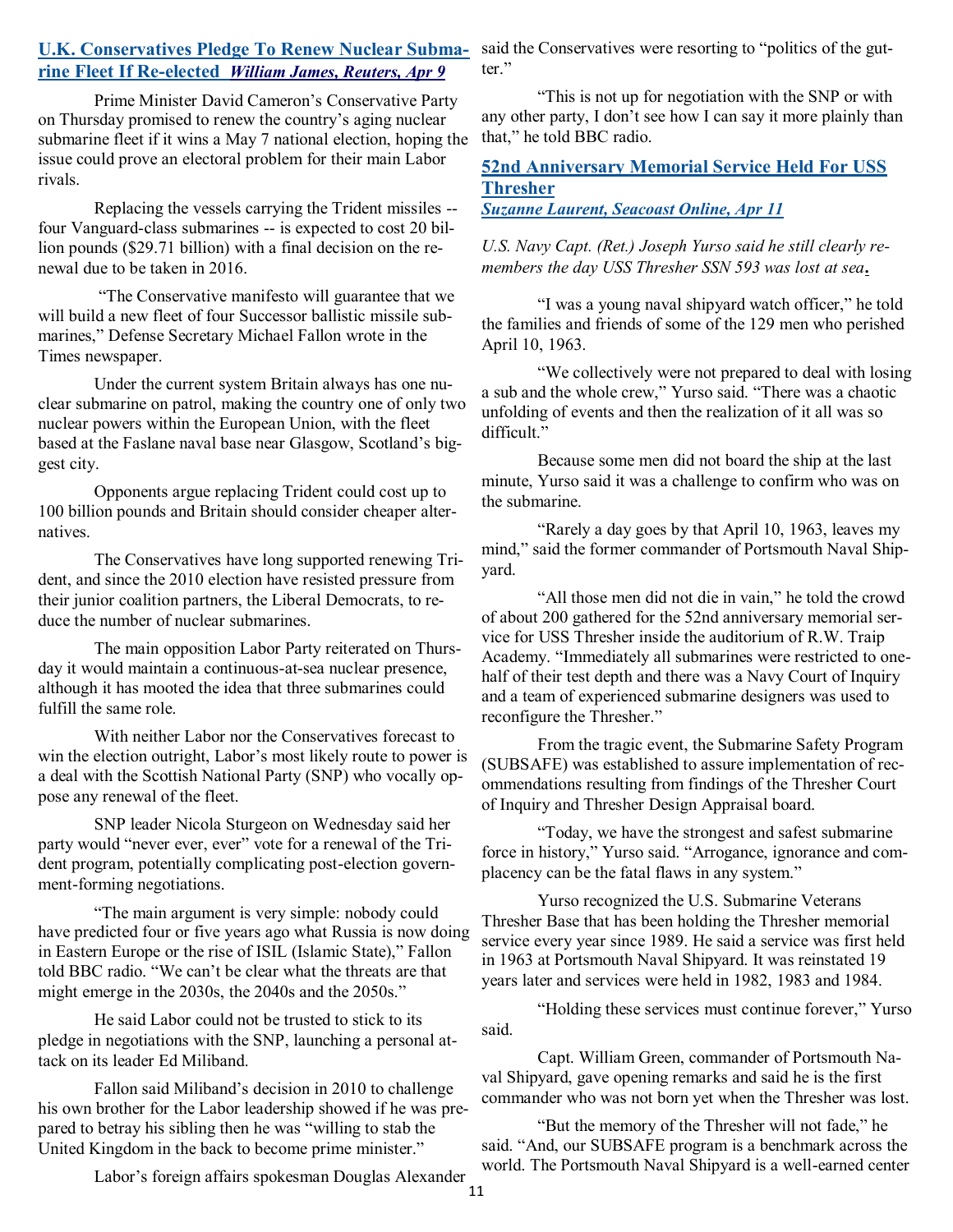of excellence for submarine repair and maintenance."

Greene said he has a photo of Thresher in his office and in the hallway of his home and it's the last thing he sees when he leaves his home for the day.

Beverly Currier, daughter of Paul Chevalier Currier, a ship progressman machinist aboard Thresher, gave remarks with Paul Currier's great-granddaughter Abigail by her side.

―My dad was born in 1922 and he and his wife Helen raised five children in Exeter," Currier said.

She told how her father founded and coached the Tigers Little League team in Exeter.

―On the 50th anniversary of the Thresher, one of his players sent us a letter that talked about how my father made them all feel like all-stars," she said. "It also talked about how he was like a second father to him and spoke of his quiet strength."

Lori Arsenault and Debra Arsenault Henderson, daughters of ENCA (SS) Tilmon J. Arsenault, performed the national anthem and the Navy Hymn during the program.

After the ceremony, the crowd gathered at the pier behind the school where the Portsmouth Naval Shipyard Rifle Team gave a gun salute and the family of Richard Jones, an electrician's mate, 2nd class, aboard Thresher, cast a wreath into the Piscataqua River.

# **Germany Approves Fifth Israeli Submarine** *Staff, CBN News, Apr 12*

Germany announced the delivery of the fifth of six submarines promised to Israel, the German daily Süddeutsche Zeitung reported over the weekend.

The submarines, which can be armed with nuclear weapons and used offensively, also bolster Israel's defensive capabilities against missile attacks by Hezbollah, the Lebanese-based Iranian proxy.

Hezbollah chief Hassan Nasrallah periodically threatens to target Israel's major population centers with longerrange missiles, supplied by Iran and Syria. Israel's offshore natural gas reserves, which recently became operational, also need protection. Germany's Federal Security Council approved the delivery of the fifth Dolphin-class submarine, named the INS Rahav. Last September, the German company ThyssenKrupp delivered number four, the INS Tanin, and the sixth is slated for delivery in 2017.

Negotiations for the submarines have been taking place since 2005.

#### **[Pentagon Seeks Sensors That Last For Years](file:///C:/Users/george/Desktop/May%202015%20USWN,%20FRA,%20Etc..docx#Underwater#Underwater)** *[Patrick Tucker, Defense One, Apr 13](file:///C:/Users/george/Desktop/May%202015%20USWN,%20FRA,%20Etc..docx#Underwater#Underwater)*

*Reducing battery drain by a factor of 1,000 will enable true "persistent surveillance."*

to collect data and information in places that it can't put people. One method for doing that is cheap sensors that can be left on the battlefield for extended periods of time, long after soldiers have returned home. Case in point: the 1,500 unattended ground sensors that the Pentagon has requested for the hills and battlefields of Afghanistan.

Getting the most out of a network of sensors means extending battery life as long as possible. That, in turn, means redesigning the way sensors use power and also the way that they do the work that they do. Smarter sensors, ones that actually know what to pay attention to, as opposed to just sit and collect info, could allow for what the military calls "persistent surveillance" on an order of years.

The Defense Advanced Research Projects Agency, or DARPA, today announced a program called Near Zero Power RF and Sensor Operations, or N-ZERO, which will build a network of sensors that can determine what to pay attention to and when. They will have an innate ability to detect specific frequency signatures "such as the presence of a particular vehicle type or radio communications protocol," according to DARPA.

―Our goal is to use the right signal itself to wake up the sensor, which would improve sensors' effectiveness and warfighters' situational awareness by drastically reducing false alarms," program manager Troy Olsson said in a press release. N-ZERO will build sensors that draw just 10 nanowatts of power during the device's "asleep yet aware" phase, as much power as a typical watch battery in storage and about 1,000 times less power than is consumed by typical sensors.

It's a technology that will play a role in some current and future DARPA programs, such as the Upward Falling Payload program, which seeks to put a network of pods on the ocean floor, sleeping quietly, until they sense a particular threat and release their pods.

Undersea pods that lie in wait and spring into action only when they detect, say, a submarine, would cut down on the need for other submarines to collect data on undersea threats. Land-based sensors that can detect military vehicles moving across a border in places like Iraq (or elsewhere) could be connected to armed drones that could also be stationed to lie-in-wait until they are needed, potentially cutting down on the need for drone orbits (patrols) or satellite surveillance.

Persistent ground sensing could radically reduce the costs of gathering intelligence. Sensors that last for years on end would enable far greater capability for the Internet of Things. It could also turn the entire world into a vast, surveillable frontier.

For decades, the military has been looking for ways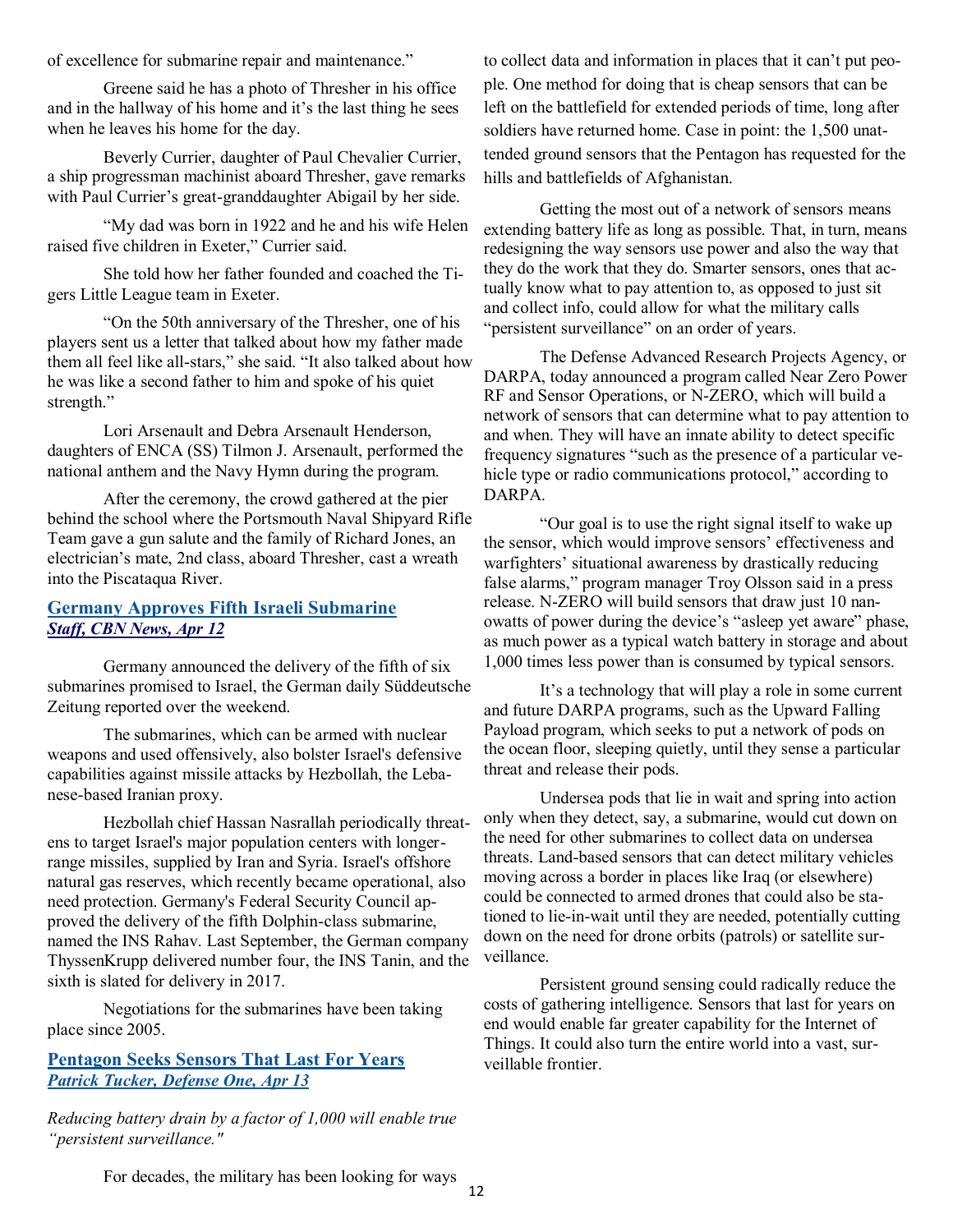## **[US Navy To Deploy Underwater Drones By The End](file:///C:/Users/george/Desktop/May%202015%20USWN,%20FRA,%20Etc..docx#Underwater#Underwater)  [Of 2015](file:///C:/Users/george/Desktop/May%202015%20USWN,%20FRA,%20Etc..docx#Underwater#Underwater)**

*The U.S. Navy will for the first time deploy Unmanned Underwater Vehicles (UUVs) from Virginia-class attack submarines by the end of this year reports military.com.*

According to the U.S. Navy's director for undersea warfare, Rear Admiral Joseph Tofalo, the soon-to-be deployed underwater drones will be commercially available UUVs such as the REMUS 600 Autonomous Underwater Vehicle.

Designed through funding from the Office of Naval Research, the REMUS 600 is modeled after the REMUS 100 UUV, built by the Norwegian-based Kongsberg Maritime defense contractor, and can be deployed for a wide range of missions including mine counter measure, harbor security, and search and salvage operations.

The UUV is constructed by the Kongsberg U.S.-based subsidiary, Hydroid, and is similar to the Bluefin-21 UUV, which was used for the search of Malaysia Airlines Flight 370 in 2014, military.com notes. The U.S. Navy plans to expand its use of existing commercial off-the-shelf technology as Tofalo explains:

We're using commercial off-the-shelf technologies to do real world missions for the combatant commander. The oil and gas industry uses these things for all kinds of functions. The submarine force will be adapting this. The sensors are similar to the sensors that the oil and gas industry might use. They might be surveying where their oil pipes are, whereas we might want to be looking for a mine field.

The Remus 600 UUVs will be launched from a dry deck shelter – a removable module that can be attached to a submarine – which makes entering and exiting a sub easier when the boat is submerged.

Other UUVs could also soon be launched through the Virginia Payload Module tube, Tofalo notes:

For the large diameter UUV itself, what we want to have is an interface that allows it to come out of that Virginia Payload Module tube. To do that we need an arm that can extend itself with a little platform that can extend itself and go to the vertical.

The U.S. Navy is currently testing and 11developing a host of different underwater drones and has allocated a "significant" amount of money for the expansion of its UUV fleet in the Pentagon's 2016 budget request.

For example, the Naval Research Laboratory is testing a drone ("The Flimmer") that can operate both in the air and underwater and can attack enemy submarines. The Upward Falling Payload program run by the Defense Advanced Research Projects Agency (DARPA) and experimenting with launching aerial drones from ocean floors is another example.

Unmanned Undersea Vehicle (LDUUV) military.com reports.<br>13 The Office of Naval Research will also unveil a new autonomous UUV prototype called the Large Displacement

A prototype is supposed to be ready by 2017. The article further notes that the U.S. Navy is also testing a small submarinelaunched UAV called the Switchblade, capable of carrying up to three pounds of explosives. Additionally, Wired reported on a new underwater reconnaissance drone called the "Ghost" Swimmer", which is designed to look and swims like a fish.

It is noteworthy, however, that UUV technology is not maturing as quickly as UAVs, first and foremost because it is a lot more difficult to communicate with UUVs than aerial drones – oceans are opaque to radio signals and acoustic signals travel a lot slower than radio waves. Consequently, UUVs have to be almost completely autonomous.

According to Frank Herr, head of the Office of Naval Research's ocean battlespace sensing department: ―Underwater vehicles are much harder to do because of this inability for us to communicate robustly with the vehicles the way you can in the air. That means they are way behind in the development."

Nevertheless, UUVs will certainly be a game changer in the years to come as Tofalo notes:

Now you are talking about a submarine CO who can essentially be in two places at the same time – with a UUV out deployed which can do dull, dirty and dangerous type missions. This allows the submarine to be doing something else at the same time.UUVs can help us better meet our combatant command demand signal. Right now, we only meet about twothirds of our combatant commanders demand signals and having unmanned systems is a huge force multiplier.

Indeed, a recent report by the influential Center for Strategic and Budgetary Assessments (CSBA) called for the development of a new family of (unmanned) undersea vehicles (see: "The End of The Submarine as We Know It?")

As I wrote before, the CSBA report emphasizes that we need to rethink some of the fundamental underpinnings of undersea warfare and, for example, comes to terms that "manned submarines will likely need to shift from being frontline tactical platforms like aircraft to being host and coordination platforms like aircraft carriers." This would be a big change from how large portions of the U.S. submarine fleet are used today.

The aircraft carrier comparison would also imply that future submarines would need to be bigger than today's Virginia-class submarines, in order to accommodate a host of new systems, as well as an array of unmanned vehicles and weapons.

#### **[U.S. Navy Band On Cultural Diplomacy](file:///C:/Users/george/Downloads/USWN_20April2015%20(1).doc#Underwater)**

#### *Kang Hyun-[kyung, Korea Times, Apr 19](file:///C:/Users/george/Downloads/USWN_20April2015%20(1).doc#Underwater)*

The audience at the Center One building lobby in Seoul on April 14 sang along with the songs performed by the U.S. Navy band, Seventh Fleet Orient Express.

They clapped as the seven-member band performed a variety of music from country to pop music.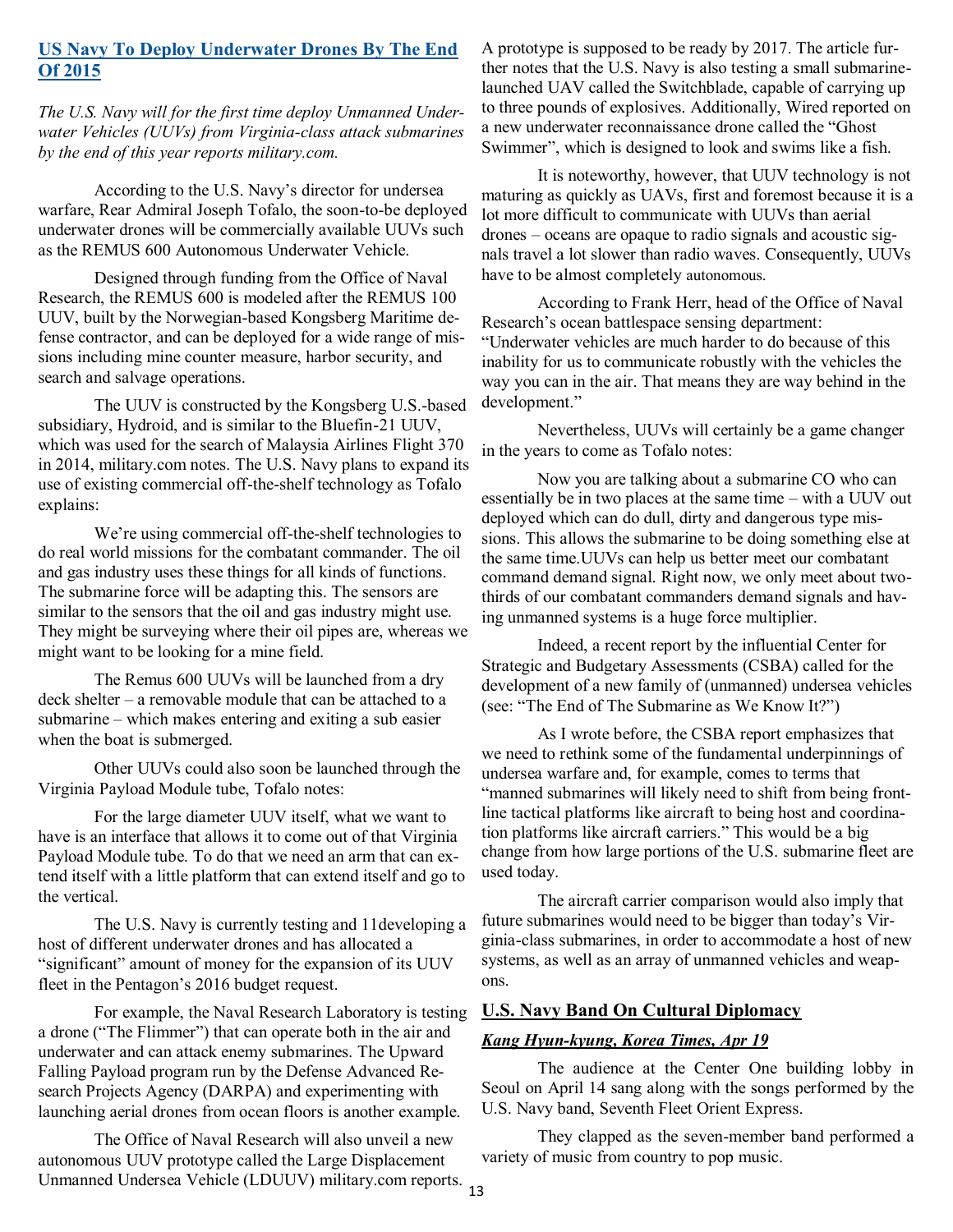going to perform the last song, a country music hit, some of committee will add money to the fund as part of its current the audience groaned because tey realized that the fun and in-mark-up of the 2016 defense bill. teractive concert was going to end shortly.

organized the event on the occasion of the Seventh Fleet said. "I think this year you will see us actually putting dollars band's trip to Korea for several performances.

Before the concert at the Center One lobby, the U.S. Navy rock band performed at a royal palace in Seoul.

They also performed music at U.S. Ambassador Mark Lippert's residence in Seoul following the Center One building concert.

"I am kind of surprised that many people sang along and recognized the music," Bruce Fisher, the drummer of Seventh Fleet, told The Korea Times.

"It's a very pleasant surprise. We tried to arrange all of our sets to be enjoyable for everybody. So far, I think we have done a good job."

Founded in 1943, the U.S. Navy band has been involved in a lot of outreach activities.

"When we relocated to Japan our mission changed into doing a lot of community outreach and public awareness because we want to demonstrate the Navy is a partner interested in local communities as much as we are doing Navy-oriented accomplish the ship building program. When '41 for freedom,' activities," Fisher said.

The band travels around the Pacific Rim performing public outreach concerts teaching music classes at schools.

The band consists of 35 musicians. "Of the 35 people, the group is broken into several different ensembles including resources and that is the conversation that is going on," Tofalo a jazz group, a concert band and New Orleans Style brass said. band," Fisher said.

"Orient Express is a popular music group and part of the larger group of the Seventh Fleet."

Seventh Fleet, which is based in Japan, has traveled to Korea for performances on a regular basis.

They returned to Japan on April 16 after wrapping up a six-day trip to Seoul.

#### **[Congress Adds Cash To Special Account To Build](file:///C:/Users/george/Desktop/May%202015%20USWN,%20FRA,%20Etc..docx#Underwater#Underwater)  [New Nuclear Submarines](file:///C:/Users/george/Desktop/May%202015%20USWN,%20FRA,%20Etc..docx#Underwater#Underwater)** *[Kris Osborne, Military.com, Apr 20](file:///C:/Users/george/Desktop/May%202015%20USWN,%20FRA,%20Etc..docx#Underwater#Underwater)*

*Congress plans to add money into a special fund established this year for the purpose of paying for the Navy's nextgeneration, nuclear-armed ballistic missile submarines, the Ohio Replacement Program.*

The 2015 National Defense Authorization Act established the National Sea-Based Deterrence Fund as an account created specifically to fund the program; however, it did not receive funding in the initial budget request.

Rep. Randy Forbes, R-Va., chairman of the House Armed Services Committee Seapower and Projection Forces

When one of the band members announced they were subcommittee, told Military.com that his Congressional sub-

The U.S. Embassy in Seoul and the Korea Foundation you know we've wanted to get that fund established," Forbes "We're going to put some dollars in that this year. As in there and increasing the opportunity for the Department to put additional dollars in there down the road."

> The exact amount of the mark-up has yet to be revealed. Congressional and Navy leaders wanted to create the fund to separate its spending line from the Navy's formal shipbuilding budget in order to avoid depleting needed shipbuilding accounts.

> If the funding for the Ohio Replacement program would have come from the Navy's annual shipbuilding budget – it would have devastated the Navy's overall long-term plans for the fleet, officials have said.

> Rear Adm. Joseph Tofalo, Director of Undersea Warfare, said there is historical precedent for the U.S. coming up with innovative funding strategies for undersea nuclear deterrence. He cited the original Ohio-class ballistic missile submarines first built in the 1980s and the first nuclear armed submarines first built in the early 1960s, called "41 for Freedom."

> "The Navy is going to need top line relief in order to and then the Ohio-Class, were built, the Navy received about \$5 to \$7 billion per year in additional funding for ship building. When you compare those years to all other post-Korean war years, you see that top line relief is historically consistent with what has happened over time. The issue is the additional

> Slated to serve through 2085, the Ohio Replacement program, the nuclear submarine is scheduled to begin construction by 2021. Requirements work, technical specifications and early prototyping have already been underway at General Dynamics Electric Boat.

Designed to be 560-feet–long and house 16 Trident II D5 missiles fired from 44-foot-long missile tubes, Ohio Replacement submarines will be engineered as a stealthy, hightech nuclear deterrent.

Production for the lead ship in a planned fleet of 12 Ohio Replacement submarines is expected to cost \$12.4 billion — \$4.8 billion in non-recurring engineering or development costs and \$7.6 billion in ship construction, the plan states.

The Navy hopes to build Ohio Replacement submarine numbers two through 12 for \$4.9 billion each.

Detailed design for the first Ohio Replacement Program is slated for 2017. The new submarines are being engineered to quietly patrol the undersea domain and function as a crucial strategic deterrent, assuring a second strike or retaliatory nuclear capability in the event of nuclear attack.

Citing the Ohio Replacement Program's electric drive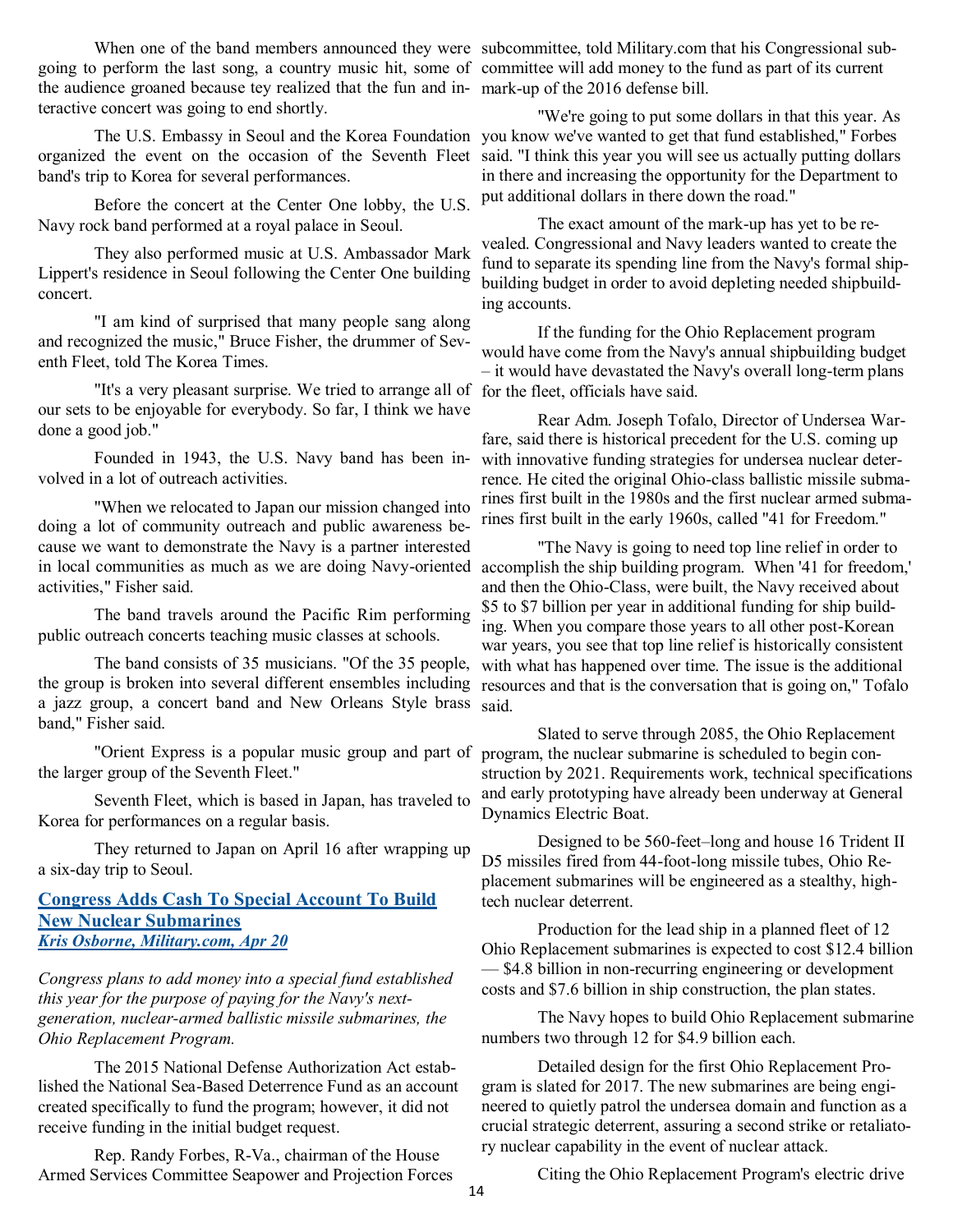technology as a vital part of its ability to stay quieter and on patrol through the 2080s, Tofalo said discussions to fund the program were going well.

"When the new strategy comes into effect we are going to have 70-percent of our nation's account able nuclear warheads with the submarine force. This is a ship that is going to be on patrol through the 2080s – it is a tremendous return for the American taxpayer when you talk about preventing major power war," Tofalo added.

The Navy is building 12 Ohio Replacement submarines to replace 14 existing Ohio-class nuclear-armed boats because the new submarines are being built with an improved nuclear core reactor that will better sustain the submarines, officials have said.

As a result, the Ohio Replacement submarines will be able to serve a greater number of deployments than the ships they are replacing and not need a mid-life refueling in order to complete 42 years of service.

Electric Boat and the Navy are already progressing on early prototype work connecting missile tubes to portions of the hull, officials said. Called integrated tube and hull forging, the effort is designed to weld parts of the boat together and assess the ability to manufacture key parts of the submarine before final integration.

In 2012, General Dynamics Electric Boat was awarded a five-year research and development deal for the Ohio Replacement submarines with a value up to \$1.85 billion. The contract contains specific incentives for lowering cost and increasing manufacturing efficiency, Navy and Electric Boat officials said.

The successful creation of this fund could raise questions among Army and Air Force leaders seeking for ways to fund some of their top dollar, high-priority programs. For example, the Air Force might seek top line relief for its new bomber program and the Army might wish for funds to pay for its next-generation helicopter program – Future Vertical Lift.

# **[Enlisted Women In Submarines Application Package](file:///C:/Users/george/Desktop/May%202015%20USWN,%20FRA,%20Etc..docx#Underwater#Underwater)  [Milestone Achieved](file:///C:/Users/george/Desktop/May%202015%20USWN,%20FRA,%20Etc..docx#Underwater#Underwater)**

# *[Rear Adm. Chas Richard, Navy Live Blog, Apr 20](file:///C:/Users/george/Desktop/May%202015%20USWN,%20FRA,%20Etc..docx#Underwater#Underwater)*

As the commander for Enlisted Women in Submarines Task Force, I wanted to take the opportunity to thank the entire fleet for your dedication and support of the integration of enlisted women into the submarine service. We've reached a major milestone as the April 15 deadline just passed for the first round of submarine rating conversion applications.

The more than 100 applications received matched the strong support we received as we visited fleet concentration areas to share this opportunity with Sailors across the Navy. Now it is our turn to take the ball and run with it. The Task Force is excited to deep dive into the conversion packages, to review the records of these talented Sailors and to select the initial cohort of enlisted female Sailors to serve alongside the female officers already serving onboard submarines!

Once announced, the first group to be selected will need to complete their medical screening after which they will receive orders for their tailored training pipeline ultimately to report to USS Michigan. This is not the end of the story though. The Navy and the submarine force will continue this process and the next application window to integrate additional crews will be announced at the completion of this selection process. This is the first of many opportunities for enlisted women to become submariners.

The Navy, and especially the submarine community, is dedicated to providing all Sailors the opportunity to serve in the submarine force.

This is an important opportunity for individual Sailors, but also for the submarine force as a whole ... to find new talent ... to grow our skills ... to ensure we remain the premier fighting force for future generations.

Thank you to all those who applied and to the commands who supported their applications. I look forward to reporting out the names of the first enlisted female submariners in the coming weeks.

#### **[Submarine Group 7 Strengthens Ties With The Indo](file:///C:/Users/george/Desktop/May%202015%20USWN,%20FRA,%20Etc..docx#Underwater#Underwater)[nesian Submarine Force](file:///C:/Users/george/Desktop/May%202015%20USWN,%20FRA,%20Etc..docx#Underwater#Underwater)**

*[MC2 Brian G. Reynolds, Commander, Submarine Group 7](file:///C:/Users/george/Desktop/May%202015%20USWN,%20FRA,%20Etc..docx#Underwater#Underwater)  [Deputy Public Affairs Officer, Apr 20](file:///C:/Users/george/Desktop/May%202015%20USWN,%20FRA,%20Etc..docx#Underwater#Underwater)*

*FLEET ACTIVITIES YOKOSUKA, Japan (NNS) -- Rear Adm. William R. Merz, Commander, Submarine Group 7 (COMSUBGRU 7), met with representatives from the Indonesian submarine force in Surabaya, Indonesia, on April 14 in order to strengthen a dynamic working relationship between the two navies.*

The primary focus of the staff talks was to establish routine periodic regional engagements and operations to integrate the Indonesian submarine force as a partner and ally in the Pacific.

The engagements will include training opportunities between the two navies that will focus on integrating U.S. and Indonesian submarine force capabilities.

The staff talks followed a table top Simulated Submarine Casualty Exercise (SMASHEX), where COMSUBGRU 7, U.S. Navy Submarine Rescue Command, and International Submarine Escape and Rescue Liaison Office worked with the Indonesian navy during a simulated submarine rescue training.

The Indonesian navy is the largest navy in Southeast Asia based on the number of active personnel and ships.

#### **[Navy Gave Local Sheriff's Spokesman His Start](file:///C:/Users/george/Downloads/USWN_23April2015.doc#Underwater)** *[John Andrew Prime, Shreveport Times, Apr 22](file:///C:/Users/george/Downloads/USWN_23April2015.doc#Underwater)*

Most media in the Ark-La-Tex and quite a few everyday people know Bill Davis as a lieutenant with the Bossier Parish sheriff's office and its main spokesman.

But fewer people probably know that he served in the U.S. Navy just under 21 years and there learned and honed his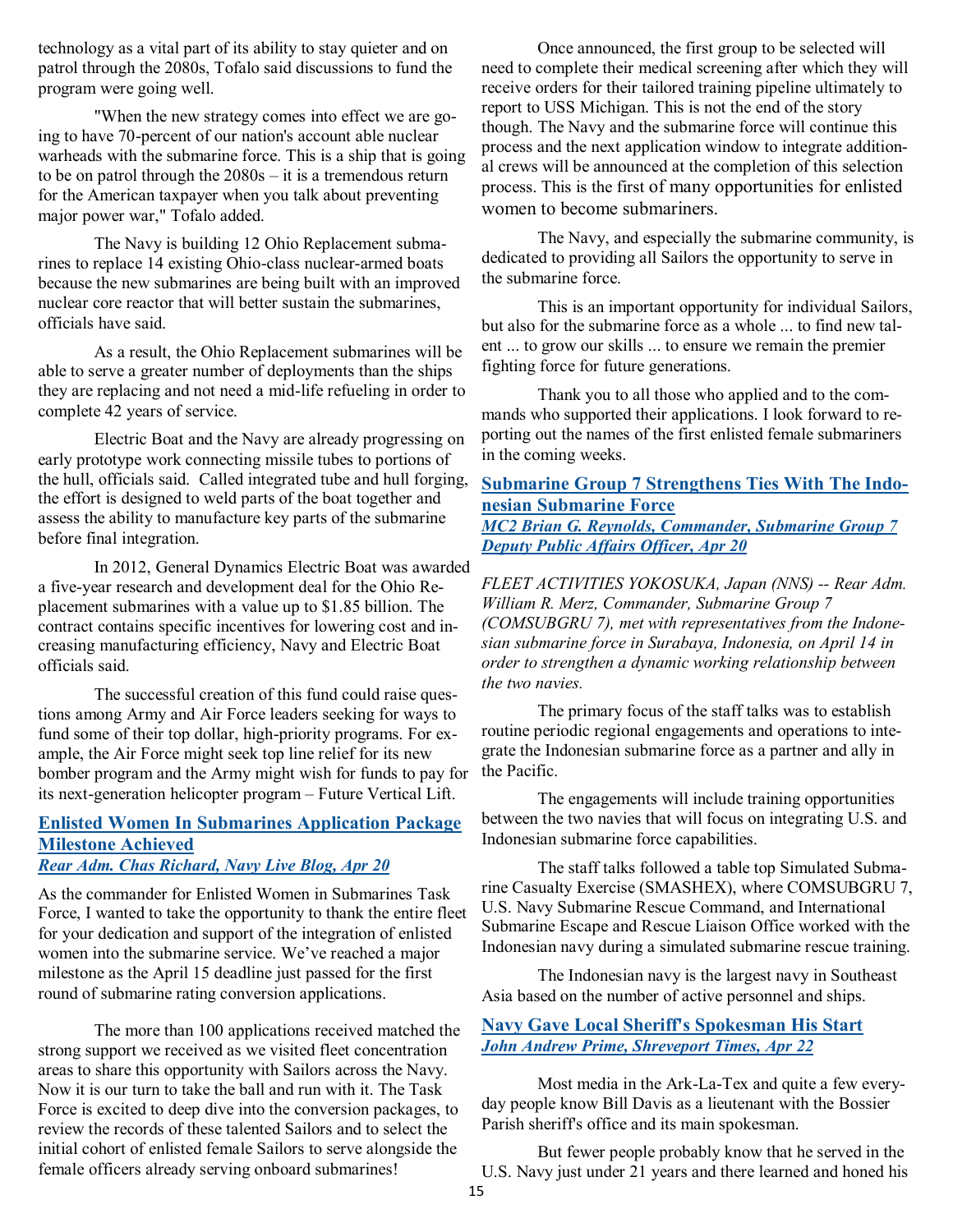skills as a journalist. He's proud of the service whose uniform he once wore and will be visible at, and supporting every way he can, Navy Week activities when that event is held for the first time in Shreveport-Bossier City April 27-May 3.

"When I raised my hand to join the Navy soon after walking into the recruiting station on Old Minden Road in January 1987, I really didn't have a clue as to what was in store for me," said Davis, 51 and a native Shreveporter (Byrd Class of 1982). "I knew I wanted to be a broadcaster after imitating just about every DJ and news anchor in the Ark-La-Tex, and then reading every billboard as an announcement."

Joining was easy. His father had served in the U.S. Air Force, and his grandfather and two brothers had been, or were, in the Navy.

"First, boot camp, then journalism A-school, then my first broadcasting job" was the plan, he mused. "NOPE. I was sent to a Combat Camera unit in Virginia and traveled the world, deployed TAD (temporary assigned duty) to just about every type of ship."

As a combat photographer, he deployed around the world on 24 hours notice, living out of a duffel bag.

In the summer of 1989, on the guided-missile frigate FFG-59 USS Kauffman, he spent time on the Black Sea and visited the Crimea

"I was literally there the first time a U.S. vessel had been in that region since World War II," he said. "As we walked around, I learned about four phrases in Russian. One of them was 'where's the bathroom?' It was a good port visit. We were there for relaxation and meet and greet the locals. We were treated like rock stars. It was amazing."

Just a few months later, he had another treat. he got to meet the president, George H.W. Bush. Bush was to meet Soviet leader Mikhail Gorbachev in Malta. Davis, by then a lowly Journalist third class in Italy, was assigned temporarily to the guided missile cruiser USS Belknap, the flagship of the group taking Bush to the Dec. 2-3 meeting at which the leaders famously declared an end to the Cold War.

"The president was at a Sunday morning service on the ship," he recalled. There were very few media around, but Davis, as a sailor, had the run of the ship pretty much and was standing with his camera when the ranking admiral walked by, saw him and ordered him to follow to take photos of Bush during his final moments on the vessel.

"So soon I was in the commanding officer's stateroom, with the admiral and the executive officer with the president of the United States. That was pretty amazing."

Bush had his picture taken with the officers, but then "the next thing, the president looks at me, a lowly E-4, and says 'photographer, you're next.' So I gave my camera to a Secret Service man and thought 'I hope this guy can focus!'"

He could, and Davis has a photo that hangs on his wall to this day.

"It was pretty amazing, and neat to meet the commander in chief," he said.

And he spent a month on the USS Barnstable County, a tank landing ship, off the coast of Africa.

"We evacuated about 1,900 Liberians," he recalled. "They were having a civil war. That was an exciting time."

Finally he was sent to Sicily where he got his first broadcasting job and met and married Sheila Hauenstein, daughter of a veteran who returned to the region to be a preacher.

A few years later, he was one of two enlisted sailor journalists selected for Officer Candidate School to become a public affairs officer.

"OCS was the most intense, yet rewarding experience, having been trained by a Marine Corps drill instructor," he said.

But by then, age 33, he was one of the oldest students in the class, which involved physical training that left his body worn out.

"I hurt a knee running and had to go to medical for aid," he said. His wife was allowed to visit and he shared his doubts with her.

"I remember saying 'I can't do this, I'm going to quit,'" he recalled. "She looked at me and said 'Bill, you'll regret that the rest of your life.' Like any good wife, she said Don't Quit. To this day, I thank her. I stayed and graduated third in my class because I kept hearing those words, Don't Quit."

Davis then spent the next 11 years as a public affairs officer, earning the 1994 Thomas Jefferson Award as the Department of Defense Broadcaster of the Year.

"This is the highest award a (military) broadcaster can receive," he said. "They flew me to the Pentagon where I received my accolades from then-Defense spokesman Ken Bacon and a host of Pentagon brass. I was then able to speak to the group at the acclaimed Pentagon briefing room podium. That was pretty awesome."

But finally it was time to shift gears.

"One wife, four kids, multiple dogs and a couple of dumb cats later, it was time to retire in 2008," he said.

David moved back to Bossier Parish, built a house in south Bossier and was hired by the Bossier sheriff's office to replace Ed Baswell, who was retiring to devote himself fulltime to a religious ministry.

"I remember watching Ed on TV back in the '80s and thinking I'd like to have his job one day, doing broadcasting," Davis said. "I had no idea I would actually replace him as the PIO here at the Bossier sheriff's office."

Navy Week

The Navy Week program began in 2005. Since then, 154 Navy Weeks have taken place in 62 U.S. cities. For more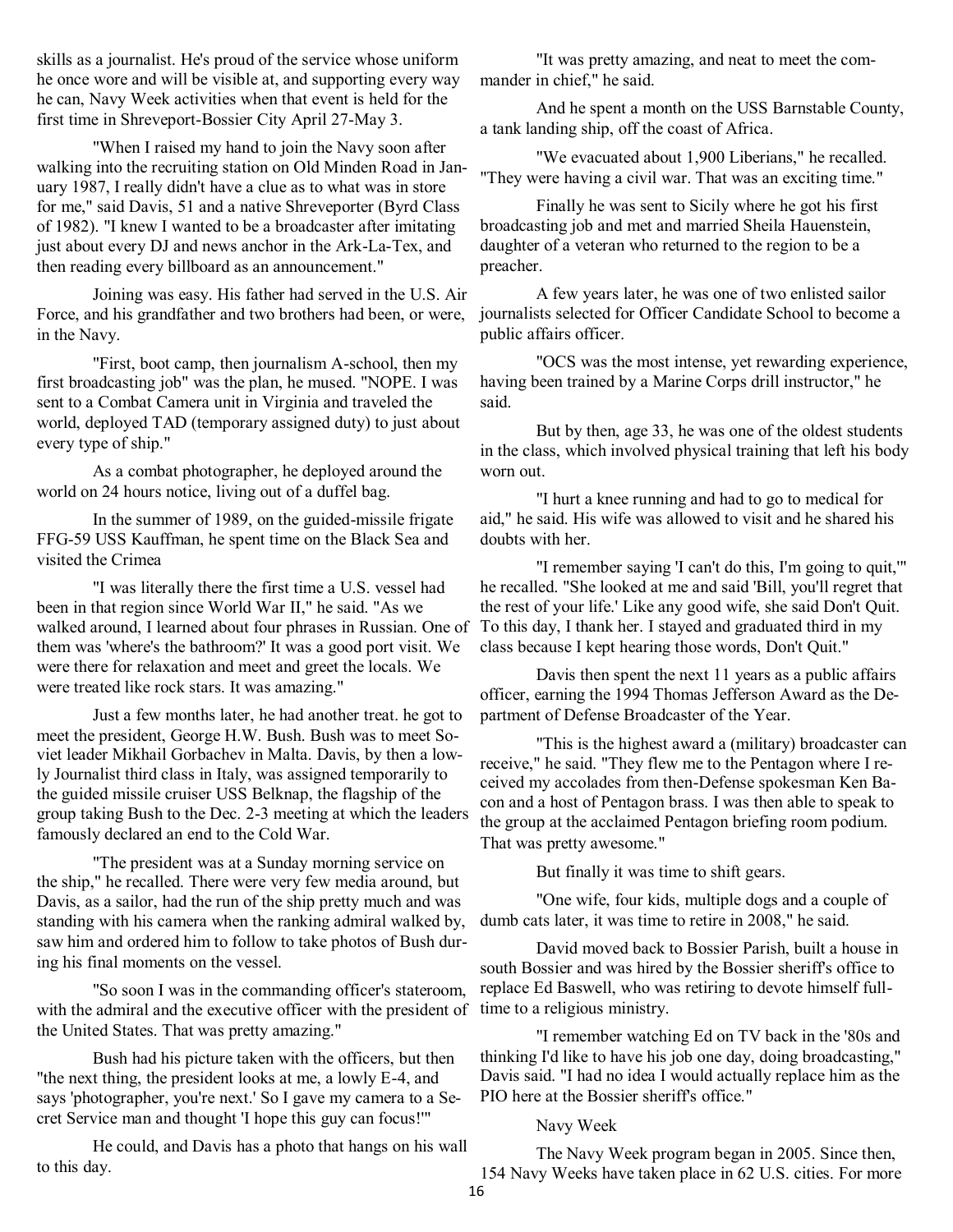information about 2015 Shreveport/Bossier City Navy Week, call Gary Ross at (901) 874-7069.

Take part:

Navy Week will be observed for the first time in Shreveport April 27-May 3. Public events include:

Navy Day at Bossier Parish Community College, 9:15 – 10:45 a.m. April 28. Rear Admiral (lower half) Keith Jones (not the Keith Jones in the profile feature), a native of Ferriday and an LSU graduate, will meet with local military veterans in the Chancellor's conference room. Event is open to all area military veterans – no formal invitation required. Jones, the veterans, and BPCC students will then watch the Navy Leapfrogs parachute team jump into the field in front of the college along East Texas Street at 10:15 am. Following the jump, students and veterans will have an opportunity to interact with the Leapfrogs, all of whom are Navy SEALs.

Navy Night at Airline High School, 7-9 p.m., April 28. Events include a jump by the U.S. Navy Leapfrogs; remarks by Shreveport Mayor Ollie Tyler, Bossier City Mayor Lorenz Walker, and Rear Admiral Keith Jones; presentation of a joint Navy Week proclamation, a new recruit swearing-in ceremony, and a performance by U.S. Navy Band Southwest.

U.S. Navy Lt. Cmdr. Maura Thompson, a 2004 graduate of the U.S. Naval Academy and currently supply officer aboard the submarine USS Louisiana, will speak to two groups as part of Navy Week. One will be April 30 at noon before the Bossier City Rotary Club at Boomtown Casino, 300 Riverside Drive, Bossier City, and May 1 at noon to The Optimist Club of Shreveport at East Ridge Country Club, 1000 Stewart Drive, Shreveport. Public events are Dutch-treat buffet.

Navy Band Southwest performances on May 1-3. The band or its sub-units will perform in Bossier City at the Louisiana Boardwalk May 1, in Shreveport May 2 and at Barksdale Air Force Base at the open house May 2-3. Concerts are free and open to the public.

Barksdale Air Force Base Defenders of Liberty Open House and Air Show, May 2-3. Headliner is the U.S. Navy Blue Angels flight demonstration team. For more information, visit its website at http://www.barksdale.af.mil/ library/airshow.asp.

[http://www.shreveporttimes.com/story/news/](http://www.shreveporttimes.com/story/news/local/2015/04/22/navy-gave-sheriff-media-rep-start/26171027/) [local/2015/04/22/navy](http://www.shreveporttimes.com/story/news/local/2015/04/22/navy-gave-sheriff-media-rep-start/26171027/)-gave-sheriff-media-rep[start/26171027/](http://www.shreveporttimes.com/story/news/local/2015/04/22/navy-gave-sheriff-media-rep-start/26171027/)

#### **[Raytheon Wins Navy Submarine Radio Contract](file:///C:/Users/george/Desktop/May%202015%20USWN,%20FRA,%20Etc..docx#Underwater#Underwater)** *[Michael Peck, C4ISR and Networks, Apr 27](file:///C:/Users/george/Desktop/May%202015%20USWN,%20FRA,%20Etc..docx#Underwater#Underwater)*

*Raytheon has been awarded an \$89 million Navy contract for submarine radio antennas.*

Raytheon will provide 25 Submarine High Data Rate (SubHDR) antenna systems, which are "used to provide submarines with high capacity communications in the extremely high frequency and super high frequency bands and enables

reception of the global broadcast service," according to the Department of Defense contract announcement.The contract is a combined U.S-UK purchase, with 80 percent for the Americans and the remaining 20 percent for the British under the Foreign Military Sales program. The work, scheduled to be completed by June 2018, will be performed in Massachusetts, Florida, New Jersey, California, New Hampshire, Pennsylvania and Utah.

# **[Trident Nuclear Submarines To Be Moved To Gi](file:///C:/Users/george/Desktop/May%202015%20USWN,%20FRA,%20Etc..docx#Underwater#Underwater)[braltar Amid SNP Threat](file:///C:/Users/george/Desktop/May%202015%20USWN,%20FRA,%20Etc..docx#Underwater#Underwater)** *[Marco Giannangeli, Express, Apr 27](file:///C:/Users/george/Desktop/May%202015%20USWN,%20FRA,%20Etc..docx#Underwater#Underwater)*

*Ministry of Defence officials who assessed its suitability, estimate that relocation would cost Britain about £3billion and take up to 10 years to complete.*

A senior academic said yesterday that the MoD was clearly "reading the writing on the wall" about the -possibility of another Scottish referendum.

SNP deputy leader Stewart Hosie has threatened to hold Westminster to -ransom over -Trident if it gains enough seats after May to hold the balance of power.

A senior military source said yesterday: "A party was sent to Gibraltar in January to determine whether the option could work. One can only assume it's part of broader contingency planning."

Gibraltar has the -capacity to accommodate submarines large enough for Trident.

The move would prove more politically palatable than other UK mainland options such as Falmouth.

Its deep Mediterranean waters would allow easy access, in contrast to -Devonport, which has only a single deep water channel large enough which would be vulnerable to sabotage.

In addition, its 34 miles of excavated tunnels include enormous caverns that have been made blast proof against nuclear detonations and could be adapted to store nuclear warheads. Theodore Bromund, of the Washington DC-based Heritage Foundation think-tank said: "Gibraltar is already a first strike target, so moving Trident there would not increase concerns.

―There is no other available port in the UK. Gibraltar would require expansion rather than starting again."

University of York international -security lecturer Dr Nick Ritchie, said: "If the MoD is exploring other options, it shows admirable planning and foresight. Choosing Gibraltar would avoid the nimbyism question. Any alter-native site in England or Wales would carry political down sides. But Gibraltar has enough patriotism to overcome this.

―It would be interesting to see Spain's reaction, however, since it is a non-nuclear member of Nato."

Gibraltar's chief minister Fabian Picardo said: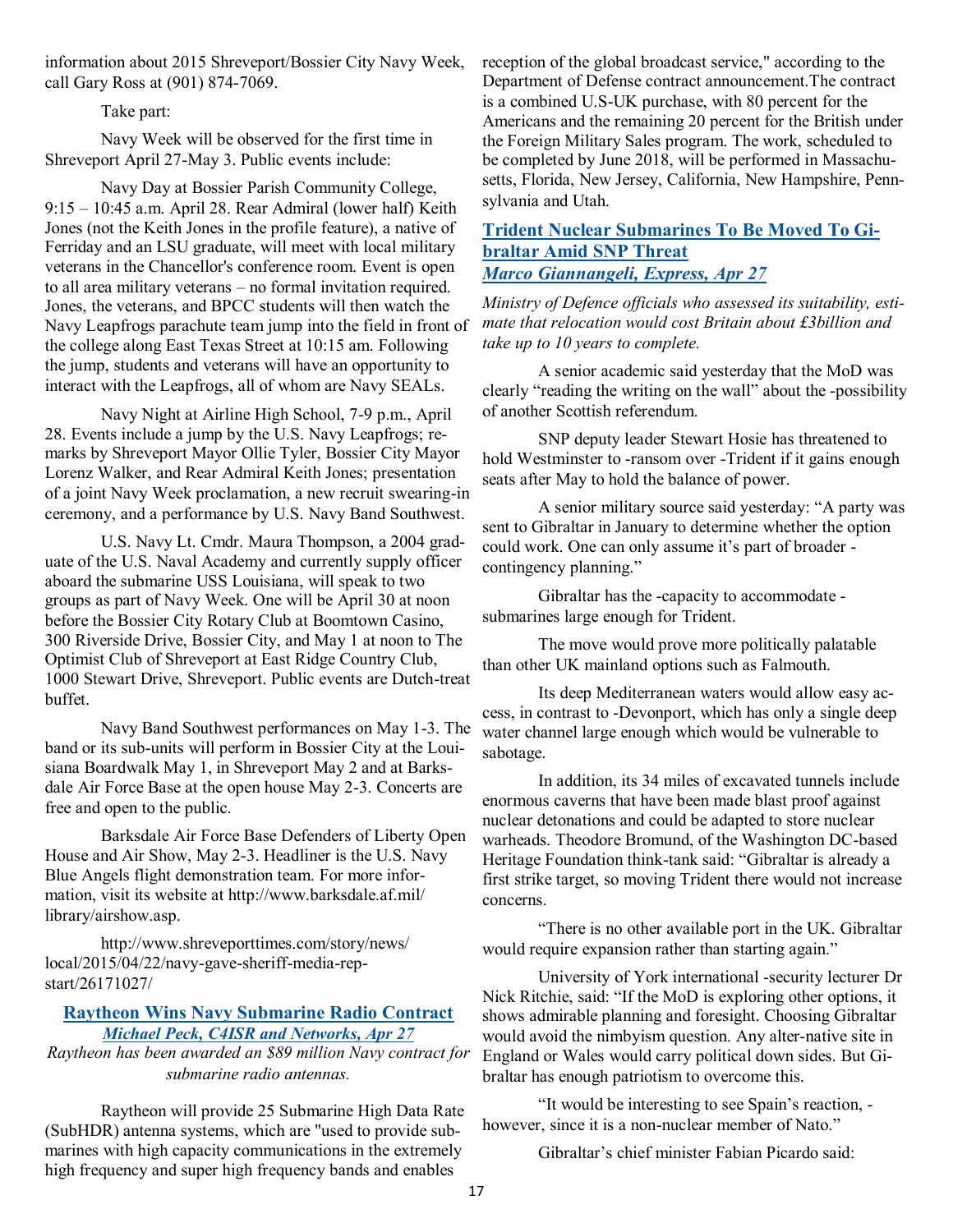#### **[Navy Week Feature: Lt. Commander Maura](file:///C:/Users/george/Downloads/USWN_28April2015.doc#Underwater#Underwater)  [Thompson](file:///C:/Users/george/Downloads/USWN_28April2015.doc#Underwater#Underwater)** *[Angela Thomas, 710 KEEL, Apr 27](file:///C:/Users/george/Downloads/USWN_28April2015.doc#Underwater#Underwater)*

What's it like being one of only a handful of women on a submarine? I had the opportunity to ask U.S. Navy Lieutenant Commander Maura Thompson that question. She's a supply officer on the USS Louisiana.

"We're underwater three months at a time. We will have a few people come on and off, but for the most part, it's just 160 of us. We become very much like a family. We get very close and very weird," Lt. Comm. Thompson said. "It's very challenging at times. We are often tired, the mission always comes first. There's always something that breaks, something that goes wrong, and we always end up having to come together to overcome those things. So it's challenging, but fun at the same time."

LCDR Thompson told me while she was at the Naval Academy, she got the opportunity to take a 24-hour ride on a sub, the USS Ohio, and thought she'd never be on a submarine. That changed 10 years later when she was a lieutenant.

―A supply admiral actually called me and said, ‗We're bringing women on submarines. Would you consider applying to be one of the first?' I had never even really considered it. My husband was on a submarine, I didn't know if it was the life for me."

She decided to apply and was accepted. A year later, she showed up to the USS Louisiana, and she said it's been fantastic. She said the person who's made the biggest impact on her in submarines is her chief, the sub's cook.

―When I first came onboard the submarine…I was the first woman to show up, and everyone was a little bit hesitant about offending me or telling me when I was doing something that was wrong. And there's a lot of cultural things that I didn't understand about being on a submarine. It was great to have a CSC who was not afraid to take me aside and say, 'Hey, Ma'am, we don't do that" or "Maybe" you should think about doing this,' and I appreciated so much having people who could be honest with me. And after a while, the crew warmed up to me and now, gender's just not a thing."

Thompson said her favorite part about being in the Navy is working with the finest sailors she's ever encountered.

"I always say, hey USS Louisiana, finest in the fleet. I don't know if it's true, I haven't been on every boat, but it feels like it to me. Sailors are fantastic. They're so young, I work with so many sailors that are teenagers or in their early 20′s, and they constantly surprise me with how ingenious and smart they are," she said. "They overcome

sleep challenges and work challenges, and are able to accomplish enormous tasks together and help each other. They are constantly surprising me pleasantly."

Thompson will be all over the place during the week, and she's brought three USS Louisiana sailors with her to share their experiences. Navy Week runs from today through May 3.

#### **Sub Force to Don FRV Coveralls for Boosted Protection** *Lance Bacon, Navy Times, Apr 28*

*Bubbleheads across the fleet will be issued flame resistant variant coveralls by year's end, and it will come at no cost to sailors.*

All boats have been ordered to purchase four FRVs and one name tag per sailor before Sept. 30, said Capt. Jim Lowther, Submarine Force Atlantic's force supply officer. The sub force will fully transition to the FRV as the fleet uniform by year's end, replacing the poly-cotton utility coveralls that have been the standard for more than a decade. The sub force is the last major fleet community to transition to the flame-resistant coveralls, which were fast-tracked to the fleet after fire risks were discovered with the Navy working uniform and the utility coveralls in late 2012.

The FRV's wear life of 18 to 24 months will not change for service under the sea. As organizational clothing, sets of the FRVs will be issued out by the command, which can later be exchanged for damaged and unserviceable sets.

Velcro name tags will be worn above the left breast pocket. Each skipper will authorize either the embossed leather name tag worn on the V-neck sweater, or develop a name tag that includes an embroidered unit design. Names can also be stenciled inside the FRV.

The FRV coverall will be worn with a black cotton web belt for petty officers and below. Chief petty officers and officers will wear the khaki cotton web belt. Unit patches and the U.S. flag are not permitted, as they can potentially degrade fire retardant properties, according to a Navy release.

Some sailors in the surface and air communities had to wait to get the FRV when the new rules took effect in late 2013. It was a simple matter of supply and demand. But the demand boosted the supply, and that enabled the submarine community to make the swift transition. Approximately 472,000 FRVs have been delivered and another 4,600 are in transit to fleet sailors as part of sustainment efforts, said Lt. Cmdr. Cate Cook, Fleet Forces spokesperson.

"The only individuals who may not currently have FRVs are new check-ins and those people temporarily serving aboard a ship, not in a permanently assigned status," she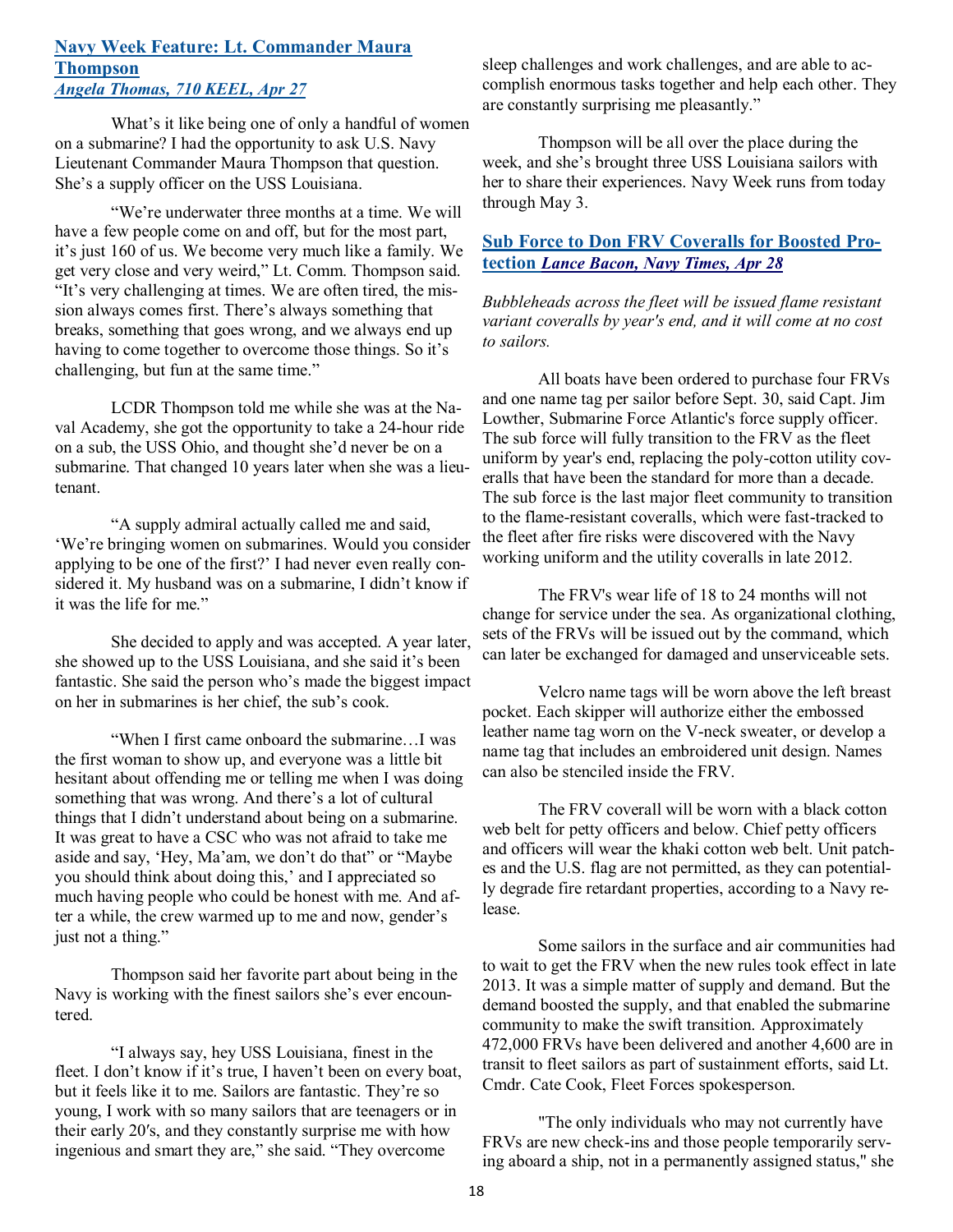said. "With the exception of the submarine community … the Vietnam last year, and reviewed by Reuters, shows it has initial distribution to outfit all communities in the fleet with the FRV coverall is complete."

The change may be swift in its implementation, but has been in the works for a couple of years. The FRVs were first authorized for wear in the surface and air communities in late 2013. The submarine force wasn't sure how environmental systems would handle the new material, specifically ventilation systems. It conducted a wear test aboard the Los Angeles-class attack submarine Montpelier, which showed "very little impact" to the ventilation systems, Lowther said.

Officials at Naval Submarine Support Center, New London, in Groton, Conn., wasted no time. They put in orders for all of their boats and are already receiving the first batch, Lowther said.

## **['Irresponsible' Not to Renew Trident, Ex](file:///C:/Users/george/Downloads/USWN_29April2015.doc#Underwater#Underwater)-Defence Chiefs Warn (UK)** *[Staff, ITV News, Apr 29](file:///C:/Users/george/Downloads/USWN_29April2015.doc#Underwater#Underwater)*

It would be "irresponsible folly" for the next Government not to renew Trident, a group of former defence and security chiefs has warned.

Writing in The Times  $(f)$ , the 20-strong group, including former GCHQ director Sir David Omand and former head of the Royal Navy Admiral Sir Jonathon Band, said that a decision against renewal would be "irrevocable".

"In an uncertain world where some powers are now displaying a worrying faith in nuclear weapons as an instrument of policy and influence, it would be irresponsible folly to abandon Britain's own independent deterrent."- Excerpt from the letter signed by leading former security chiefs:

Submarines would have to stop patrolling the seas straight away, as credibility in the system would be lost, the group added.

The cost of replacing Trident, a system of submarinebased nuclear missiles, based on four boats is estimated at between £17.5 billion and £23.4 billion.

The SNP, Greens and Plaid Cymru are in favour of scrapping Trident, in contrast to the Labour and Conservative position.

#### **Vietnam Buys Submarine-Launched Land Attack**  *Missiles To Deter China Greg Torode, Reuters, Apr 30*

**HONG KONG** – Vietnam is arming its expanding submarine fleet with land attack missiles that could be capable of reaching Chinese coastal cities, a choice of weapon likely to be seen as provocative by China in the ongoing South China Sea dispute.

A little-noticed filing to the United Nations made by

bought the Russian-made land attack variant of the Klub missile for its state-of-the-art Kilo attack submarines.

The filing came to light after the independent Stockholm International Peace Research Institute (SIPRI) recently updated data on its website to show Vietnam's acquisition.

Regional military attaches and analysts see the missiles as a further sign of Vietnam's determination to counter the rise of China's larger military and part of a broader trend of Asian countries re-arming amid rising territorial tensions.

The choice of weapon is a more assertive one than the anti-shipping missiles Vietnam was expected to obtain.

While those would potentially target Chinese ships and submarines in the South China Sea, the land attack weapons are capable of precision strikes at a range of 300 kilometres, making China's coastal cities potential targets in any conflict.

Carl Thayer, an expert on Vietnam's military at the Australian Defence Force Academy, said the move was a "massive shift" beyond more routine anti-ship tactics.

"They've given themselves a much more powerful deterrent that complicates China's strategic calculations," he said, adding he was surprised by the move.

Vietnam is the first Southeast Asian nation to arm its submarine fleet with a land attack missile. The Vietnamese defence and foreign ministries have yet to respond to questions submitted by Reuters. Vietnamese military officials have previously described Vietnam's arms build-up, including the submarine purchases, as defensive.

Moscow-based Almaz-Antey, parent company of the missiles' manufacturer Novator, declined to comment on any weapon sales to Vietnam.

Likely Targets

Rather than risk an attack on cities such as Shanghai, it is more likely Vietnam would see closer ports and airfields, such as the naval base at Sanya on China's Hainan Island and facilities on land reclamations China is building in the South China Sea, as potential targets, Thayer said.

While communist parties rule both Vietnam and China, Hanoi has long been wary of China, especially over Beijing's claims to most of the potentially oil-rich South China Sea.

Beijing's placement of an oil rig in waters claimed by Vietnam last year sparked riots in Vietnam and infuriated Hanoi's leadership.

The two navies routinely eye each other over disputed holdings in the sea's Spratly islands, which straddle some of the world's busiest shipping lanes.

Before obtaining the weapons, Hanoi's previous land attack capabilities were limited to a handful of ageing Scud